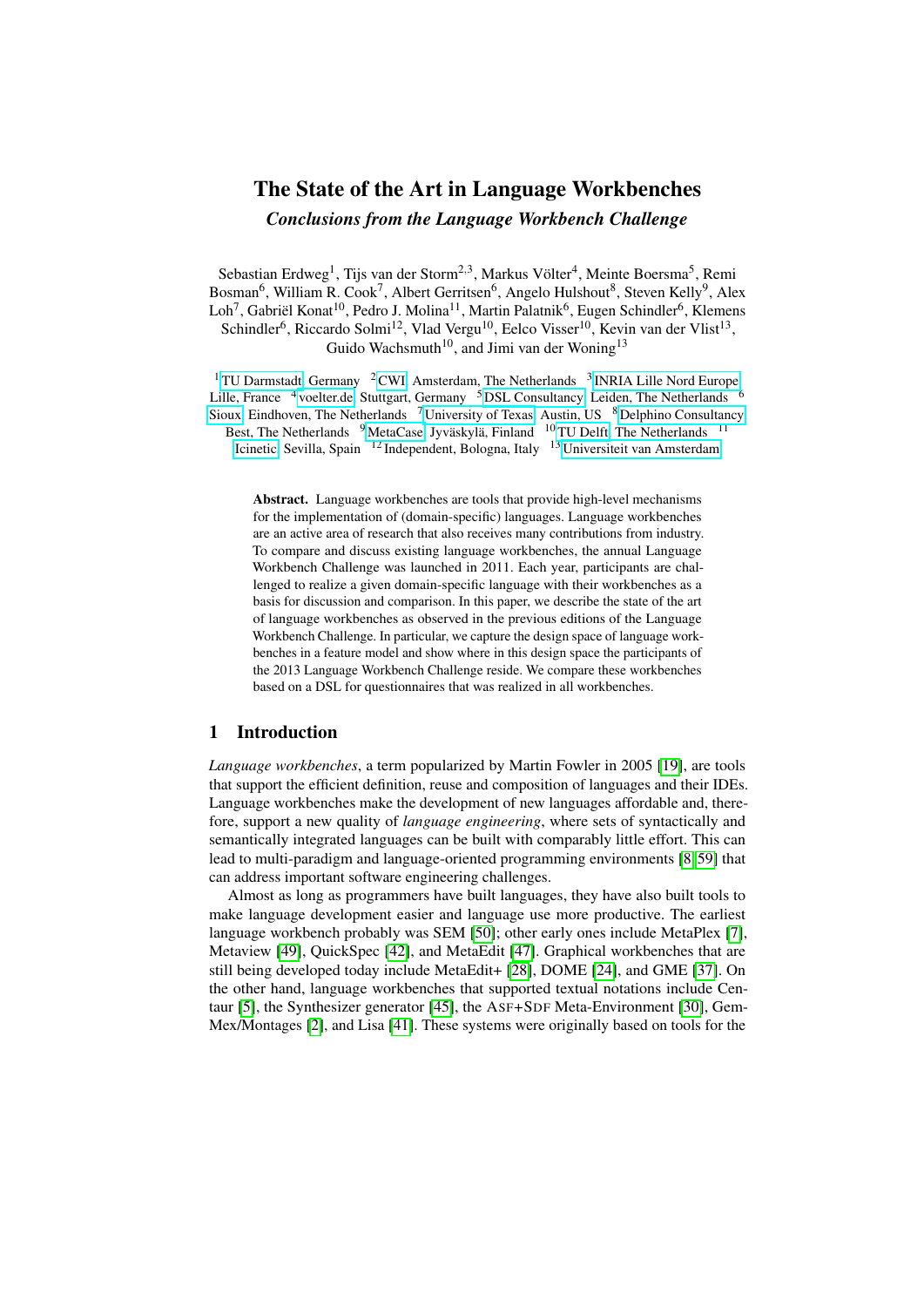formal specification of general purpose programming languages [\[20\]](#page-18-4). Nonetheless, many of them have been successfully used to build practical domain-specific languages (DSLs) as well [\[40\]](#page-19-8). Textual workbenches like Rascal [\[32,](#page-18-5) [33\]](#page-18-6), Spoofax [\[27\]](#page-18-7), and Xtext [\[17\]](#page-18-8) can be seen as successors of these systems, leveraging advances in editor technology of mainstream IDEs. At the same time, projectional language workbenches like MPS [\[55\]](#page-19-9) and Intentional [\[46\]](#page-19-10) are reviving and refining the old idea of structure editors [\[9\]](#page-18-9), opening up the possibility of mixing arbitrary notations.

Throughout their development, language workbenches and domain-specific languages have been used in industry. Examples include:

- Eurofighter Typhoon [\[1\]](#page-17-4), with IPSYS's HOOD toolset (later ToolBuilder).
- Nokia's feature phones [\[43\]](#page-19-11), with MetaEdit+.
- RISLA, a DSL for interest-rate products [\[3\]](#page-17-5), with ASF+SDF.
- Polar's heart rate monitors and sports watches [\[26\]](#page-18-10), with MetaEdit+.
- WebDSL [\[54\]](#page-19-12) and Mobl [\[22\]](#page-18-11) for building Web applications and mobile applications respectively, with Spoofax.
- File format DSL for digital forensics tool construction [\[51\]](#page-19-13), with Rascal.
- mbeddr [\[56,](#page-19-14) [57\]](#page-19-15) a C-based language for embedded software development, including extensions such as units of measure, components, requirements tracing, and variability, based on MPS.

Language workbenches are currently enjoying significant growth in number and diversity, driven by both academia and industry. Existing language workbenches are so different in design, supported features, and used terminology that it is hard for users and developers to understand the underlying principles and design alternatives. To this end, a systematic overview is helpful.

The goal of the Language Workbench Challenge (LWC) is to promote understanding and knowledge exchange on language workbenches: Each year a language engineering challenge is posed and the submissions (often but not exclusively by tool developers) implement the challenge; documentation is required as well, so others can understand the implementation. All contributors then meet to discuss the submitted solutions. By tackling a common challenge, the approaches followed by different workbenches become transparent, and understanding about design decisions, capabilities, and limitations increases. In this paper, we channel the lessons learnt from the previous iterations of the LWC and document this knowledge for the scientific community at large. In particular, we make the following contributions:

- We describe the history of the LWC.
- We establish a feature model that captures the design space of language workbenches as observed in the previous LWCs.
- We present and discuss the 10 language workbenches participating in LWC'13 by classifying them according to our feature model.
- We present empirical data on 10 implementations of the LWC'13 assignment (a questionnaire DSL).
- Based on our investigation, we document the state of the art of language workbenches.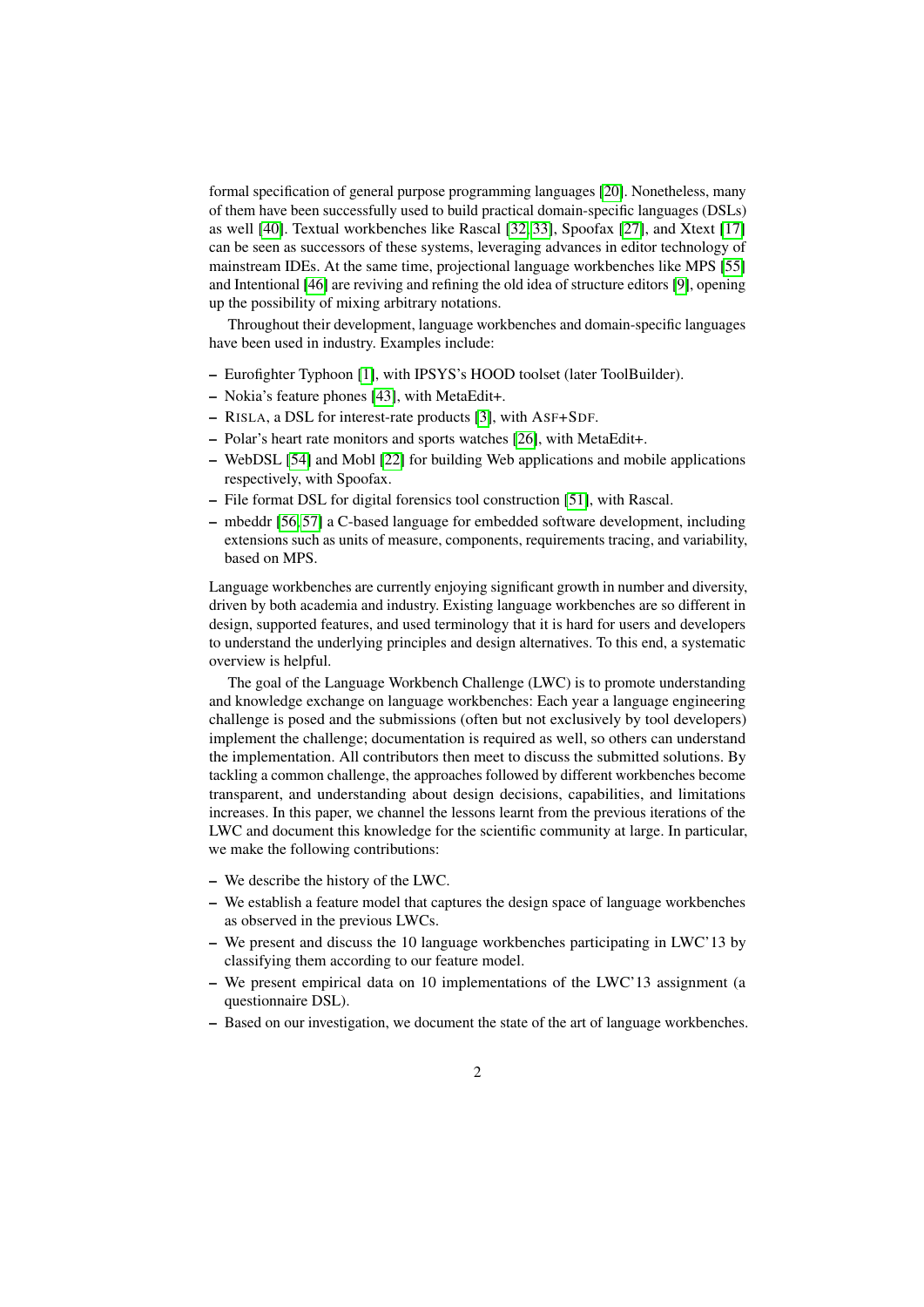# 2 Background

The idea of the LWC was born during discussions at the 2010 edition of the Code Generation conference. Since then, LWC has been held three times, each year with a different language to implement as assignment. Below we briefly review the assignments of 2011, 2012, and 2013. Then we describe the methodology we followed in this paper.

### 2.1 The Challenges of LWC

The LWC'[1](#page-2-0)1 assignment<sup>1</sup> consisted of a simple language for defining entities and relations. At the basic level, this involved defining syntax for entities, simple constraint checking (e.g., name uniqueness), and code generation to a general-purpose language. At the more advanced level, the challenge included support for namespaces, a language for defining entity instances, the translation of entity programs to relational database models, and integration with manually written code in some general-purpose language. To demonstrate language modularity and composition, the advanced part of the assignment should be realized without modifying the solution of the basic assignment.

In the LWC'1[2](#page-2-1) assignment<sup>2</sup>, two languages had to be implemented. The first language captured piping and instrumentation models which can be used, for instance, to describe heating systems. The elements of this language included pumps, valves, and boilers. The second language consisted of a state machine-like controller language that could be used to describe the dynamic behavior of piping and instrumentation models. Developers were supposed to combine the two languages to enable the simulation of piping and instrumentation systems.

The LWC'1[3](#page-2-2) assignment<sup>3</sup> consisted of a DSL for questionnaires, which should be rendered as an interactive GUI that reacts to user input to present additional questions. The questionnaire definition should be validated, for instance, to detect unresolved names and type errors. In addition to basic editor support, participants should modularly develop a styling DSL that can be used to configure the rendering of a questionnaire. We describe the details of the LWC'13 assignment in Section [5.](#page-11-0)

#### 2.2 Research Methodology

The main goal of this paper is to document the state of the art of language workbenches in a structured and informative way. We assemble the relevant information based on our experience and involvement in the LWC from 2011 to 2013. Nevertheless, for this paper we focused on the most recent challenge of 2013. We invited all participants of LWC'13 to contribute to the domain analysis and to the language workbench comparison as described below.

Domain analysis. The first part of our methodology addresses the goal of accurately describing the domain of language workbenches. We have asked all participants of LWC'13 to provide a detailed list of features supported by their language workbench.

<span id="page-2-0"></span><sup>1</sup> [http://www.languageworkbenches.net/index.php?title=LWC\\_2011](http://www.languageworkbenches.net/index.php?title=LWC_2011)

<span id="page-2-1"></span> $^2$  <code>[http://www.languageworkbenches.net/index.php?title=LWC\\_2012](http://www.languageworkbenches.net/index.php?title=LWC_2012)</code>

<span id="page-2-2"></span> $^3$  [http://www.languageworkbenches.net/index.php?title=LWC\\_2013](http://www.languageworkbenches.net/index.php?title=LWC_2013)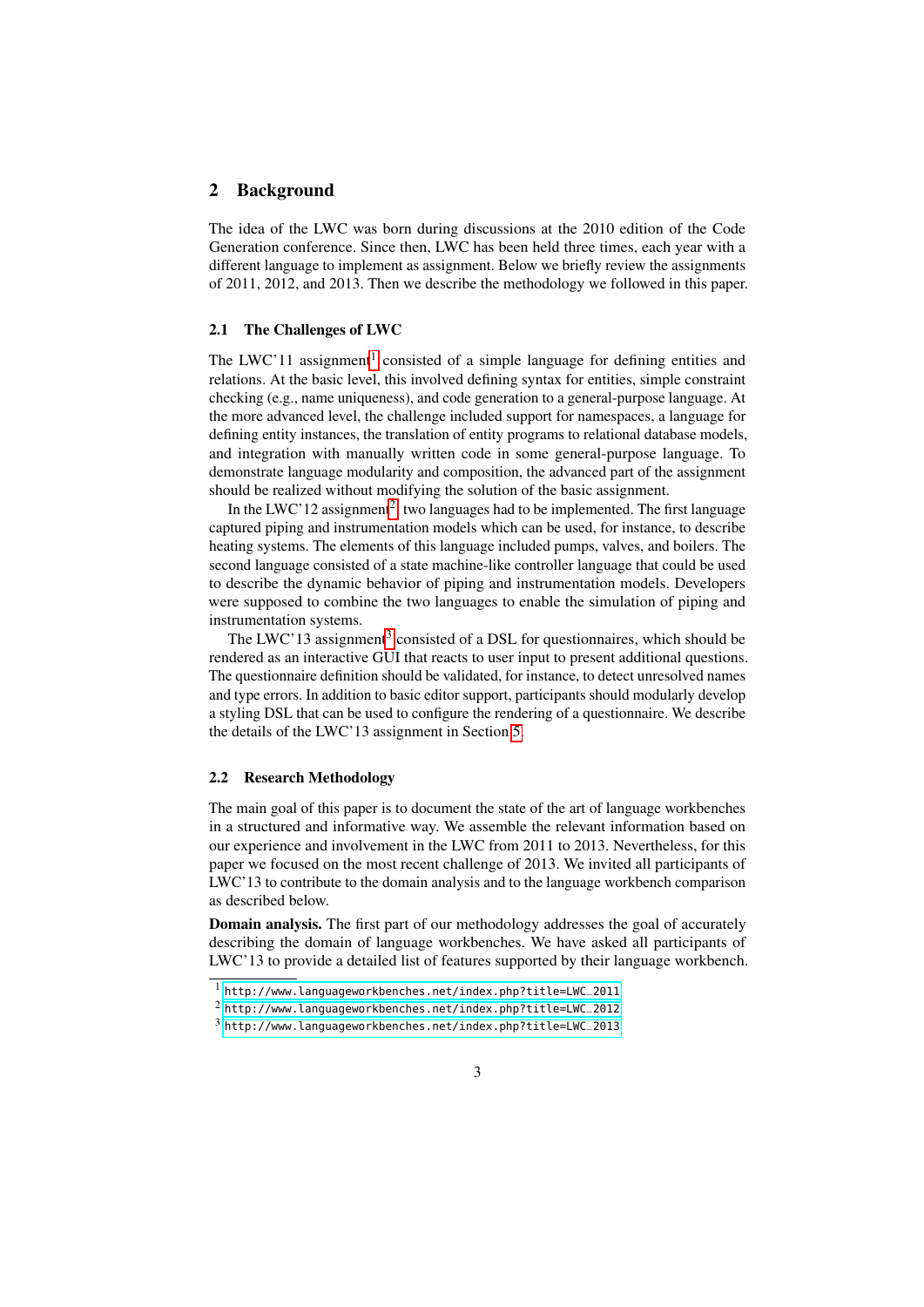The first three authors then started to "mine" a feature model [\[25\]](#page-18-12) to capture the relevant aspects of the language-workbench domain. Since non-functional features have not been in scope of any previous LWC, we solely focused on the functional properties of language workbenches. The extracted feature model was then presented to all participants for feedback. The refined feature model presented in Section [3](#page-3-0) provides a way to categorize language workbenches according to which features they support.

Empirical data. In addition to a general overview of language workbenches, we investigated empirical data on the solutions submitted to the LWC'13. We constructed a feature model for the features of the questionnaire DSL and asked the participants to indicate which features they realized in their solution. We present a description of the assignment and the feature model in Section [5.](#page-11-0)

To get an impression about how different language workbenches achieve various (subsets of) features of the questionnaire DSL, we also asked all participants to answer the following three questions:

- *What is the size of your solution?* The suggested metric for the answer was SLOC (Source Lines of Code)[4](#page-3-1) .
- *What are the static, compile-time dependencies?* This captures the various libraries, frameworks, and platforms that are needed to run the compiler and IDE of the questionnaire DSL.
- *What are the dynamic, runtime dependencies?* This addresses the additional software components that are needed to run the generated questionnaires GUIs.

We present the answers to these questions and discuss the language workbenches in view of these results in Section [6](#page-12-0) and Section [7](#page-15-0) respectively.

Generality of the survey. Not all existing language workbenches were represented at LWC'13. Language workbenches that contributed to earlier challenges, but not to LWC'13, include commercial ones, such as the Intentional workbench [\[46\]](#page-19-10), OOMega<sup>[5](#page-3-2)</sup>, and Obeo Designer<sup>[6](#page-3-3)</sup>, as well as academic systems such as Atom3 [\[36\]](#page-19-16), Cedalion [\[38\]](#page-19-17), and EMFText [\[21\]](#page-18-13). As we show in Section [4,](#page-6-0) the language workbenches covered in our study are very diverse regarding the features they support. To our knowledge, the features of aforementioned language workbenches are covered by our feature model. Hence, even though not all language workbenches are part of this survey, we consider the *domain* of language workbenches sufficiently covered.

# <span id="page-3-0"></span>3 A Feature Model for Language Workbenches

Language workbenches exist in many different flavors, but they are united by their common goal to facilitate the development of (domain-specific) languages. Based on input provided by the participants of LWC'13, we derived the feature model shown in Fig. [1.](#page-4-0) It outlines the most important features of language workbenches. We use standard feature-diagram notation and interpretation [\[4\]](#page-17-6): The root node (*Language workbench*

<span id="page-3-1"></span><sup>4</sup> Note that SLOC only works for textual languages; we come back to this problem in Section [6.](#page-12-0)

<span id="page-3-2"></span> $^5$  <http://www.oomega.net/>

<span id="page-3-3"></span> $^6$  <http://www.obeodesigner.com/>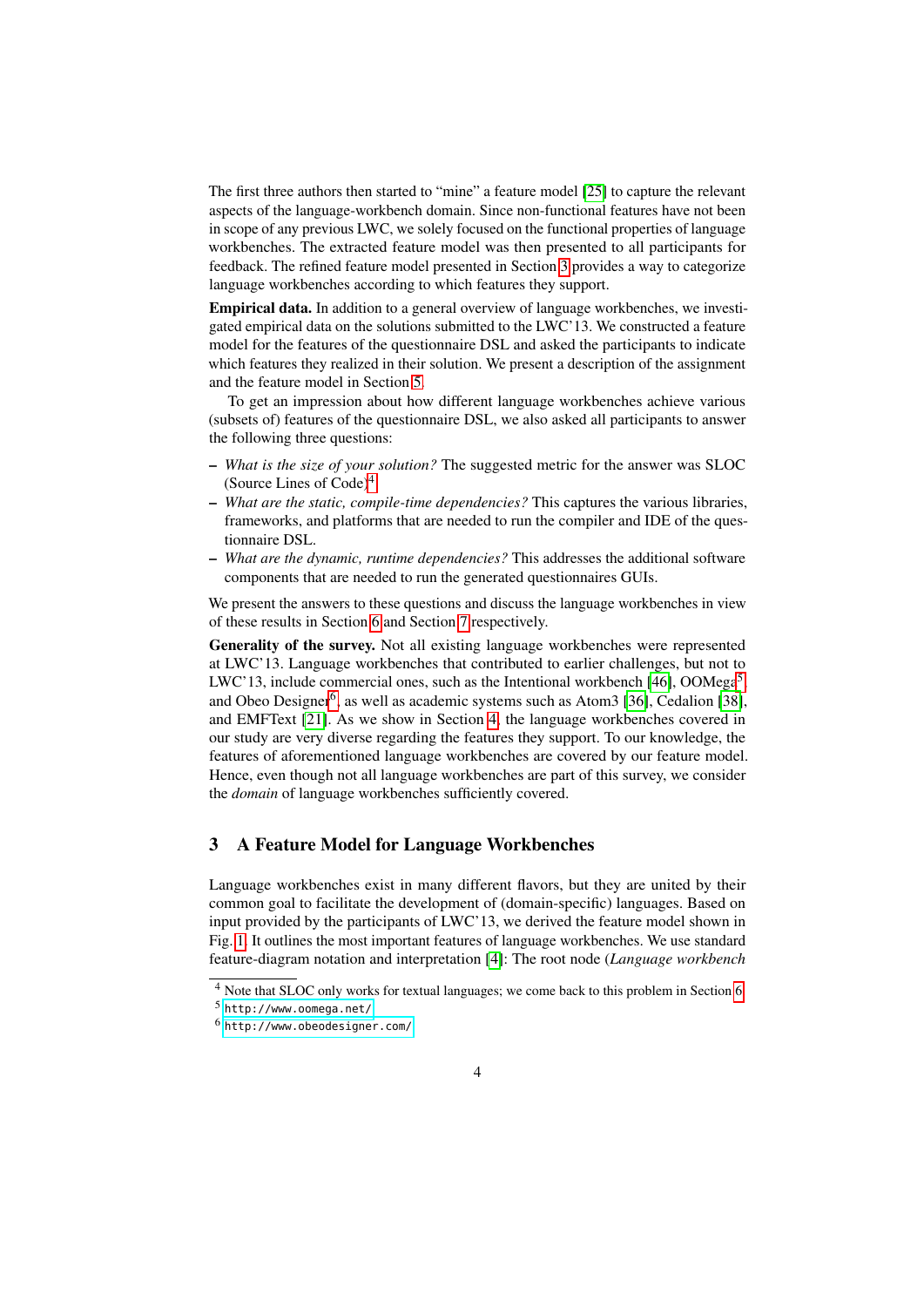<span id="page-4-0"></span>

Fig. 1: Feature model for language workbenches. With few exceptions, all features in the feature model apply to the languages that can be defined with <sup>a</sup> language workbench, and not to the definition mechanism of the language workbench itself.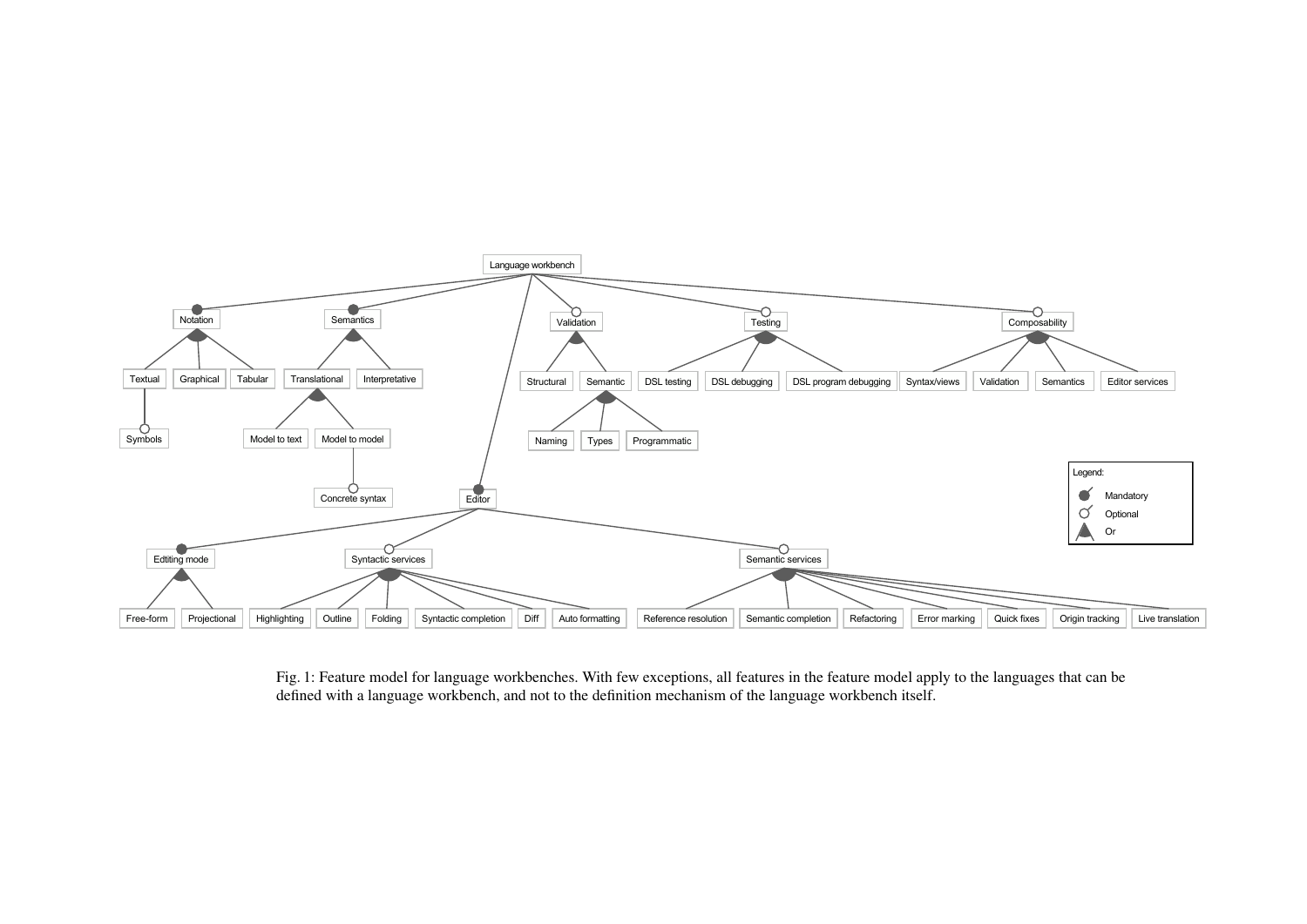in Fig. [1\)](#page-4-0) is always selected. A mandatory feature (filled circle) has to be selected if its parent is selected. An optional feature (empty circle) does not have to be selected even if its parent is selected. In a list of *Or* children (filled edge connector), at least one feature has to be selected if the parent is selected.

We separate language workbench features into six subcategories. A language workbench *must* support notation, semantics, and an editor for the defined languages and its models. It *may* support validation of models, testing and debugging of models and the language definition, as well as composition of different aspects of multiple defined languages. In the remainder of this section, we explain the feature model in more detail.

Every language workbench must support the mandatory feature *notation*, which determines how programs or models are presented to users. The notation can be a mix of textual, graphical, and tabular notations, where textual notation may optionally support symbols such as integrals or fraction bars embedded in regular text.

A language workbench must support the definition of language *semantics*. We distinguish translational semantics, which compiles a model into a program expressed in another language, and interpretative semantics, which directly executes a model without prior translation. For translational semantics we distinguish between model-to-text translations, which are based on concatenating strings, and model-to-model translations, which are based on mapping abstract model representations such as trees or graphs. To simplify the handling of abstract model representations, some language workbenches support concrete syntax for source and target languages in transformation rules.

*Editor support* is a central pillar of language workbenches [\[19\]](#page-18-0) and we consider user-defined editor support mandatory for language workbenches. The two predominant editing modes are free-form editing, where the user freely edits the persisted model (typically the source code), and projectional editing, where the user edits a projection of the persisted model in a standard, fixed layout. In addition to a plain editor, most language workbenches provide a selection of syntactic and semantic editor services. Syntactic editor services include:

- Customizable visual *highlighting* in models, such as language-specific syntax coloring for textual languages or language-specific node shapes for graphical languages.
- Navigation support via an *outline* view.
- *Folding* to hide part of a model.
- Code assist through *syntactic completion* templates that suggest code, graph, or tabular fragments to the user.
- Comparison of programs via a *diff*-like tool (the basis for version control).
- *Auto formatting*, restructuring, aligning, or layouting of a model's presentation.

Semantic editor services include:

- *Reference resolution* to link different concepts of the defined language such as declarations and usages of variables.
- Code assist through *semantic completion* that incorporates semantic information such as reference resolution or typing into the completion proposal.
- Semantics-preserving *refactorings* of programs or models, ranging from simple renaming to language-specific restructuring.
- In case an error is detected in the model, an *error marker* highlights the involved model element and presents the error message to the user.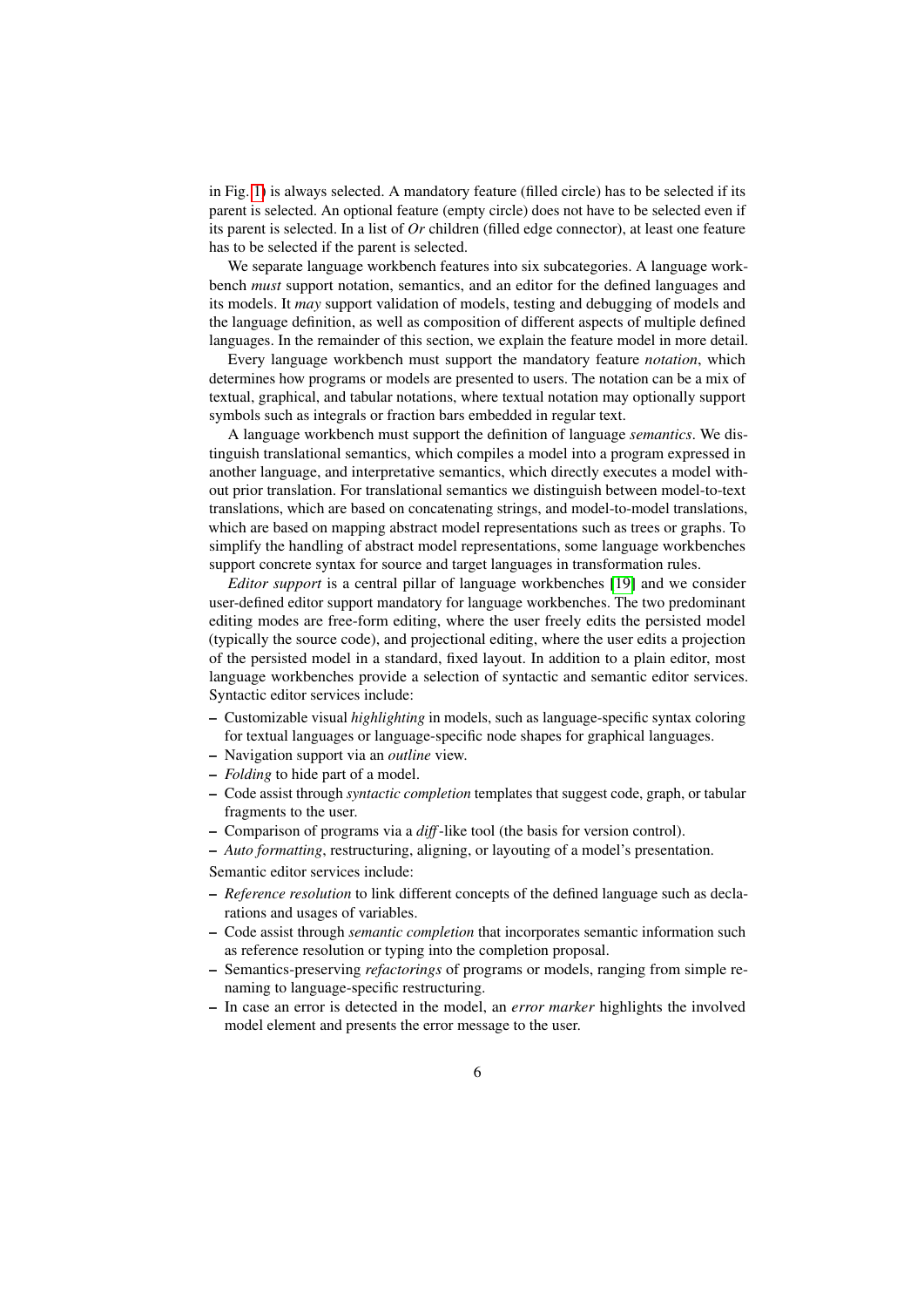- *Quick fixes* may propose ways of fixing such an error. When the user selects any of the proposed fixes, the faulty model is automatically repaired.
- When transforming models, keeping track of a model's *origin* enables linking elements of the transformation result back to the original input model. This is particularly useful for locating the origin of a static or dynamic error in generated code. It is also useful in debugging.
- To better understand the behavior of a model, it can be useful to have a view of the code that a model compiles to. Language workbenches that feature *live translation* can display the model and the generated code side-by-side and update the generated code whenever the original model changes.

In addition to the above services, the language editor provided by most language workbenches can display information about the result of language-specific *validations*. We distinguish validations that are merely structural, such as containment or multiplicity requirements between different concepts, and validations that are more semantic, such as name or type analysis. Language workbenches may facilitate the definition of userdefined type systems or name binding rules. However, many language workbenches do not provide a declarative validation mechanisms and instead allow the definition of validation rules programmatically in a general-purpose programming language.

Another important aspect of building languages is *testing* of the language definition. Testing a language definition may be supported by unit-testing the different language aspects: the syntax (parser or projections), semantics (translation or interpretation), editor (completion, reference resolution, refactoring, etc.), and validation (structure or types). Some language workbenches support debugging. We distinguish between support for debugging the language definition (validation or semantics), and support for constructing debuggers for the defined language. The latter allows, for instance, the definition of domain-specific views to display variable bindings, or specific functionality for setting breakpoints.

Finally, *composability* of language definitions is a key requirement for supporting language-oriented programming [\[8,](#page-17-0) [59\]](#page-19-0) where software developers use multiple languages to address different aspects of a software system. Language workbenches may support *incremental extension* (syntactic integration of one language into another) and *language unification* (independent languages can be unified into a single language) [\[12\]](#page-18-14). This composition should be achieved for all aspects of a language: syntax, validation, semantics, and editor services.

In summary, our feature model captures most of the design space for language workbenches. In creating this feature model, we ignored *how* the various features can be supported by a language workbench. This is the focus of the subsequent section.

### <span id="page-6-0"></span>4 Language Workbenches

In this section, we introduce the language workbenches that participated at LWC'13 and show which features of our feature model they support.

#### 4.1 Introduction of the Tools

Enso (since 2010, <http://www.enso-lang.org>) is a greenfield project to enable a software development paradigm based on interpretation and integration of executable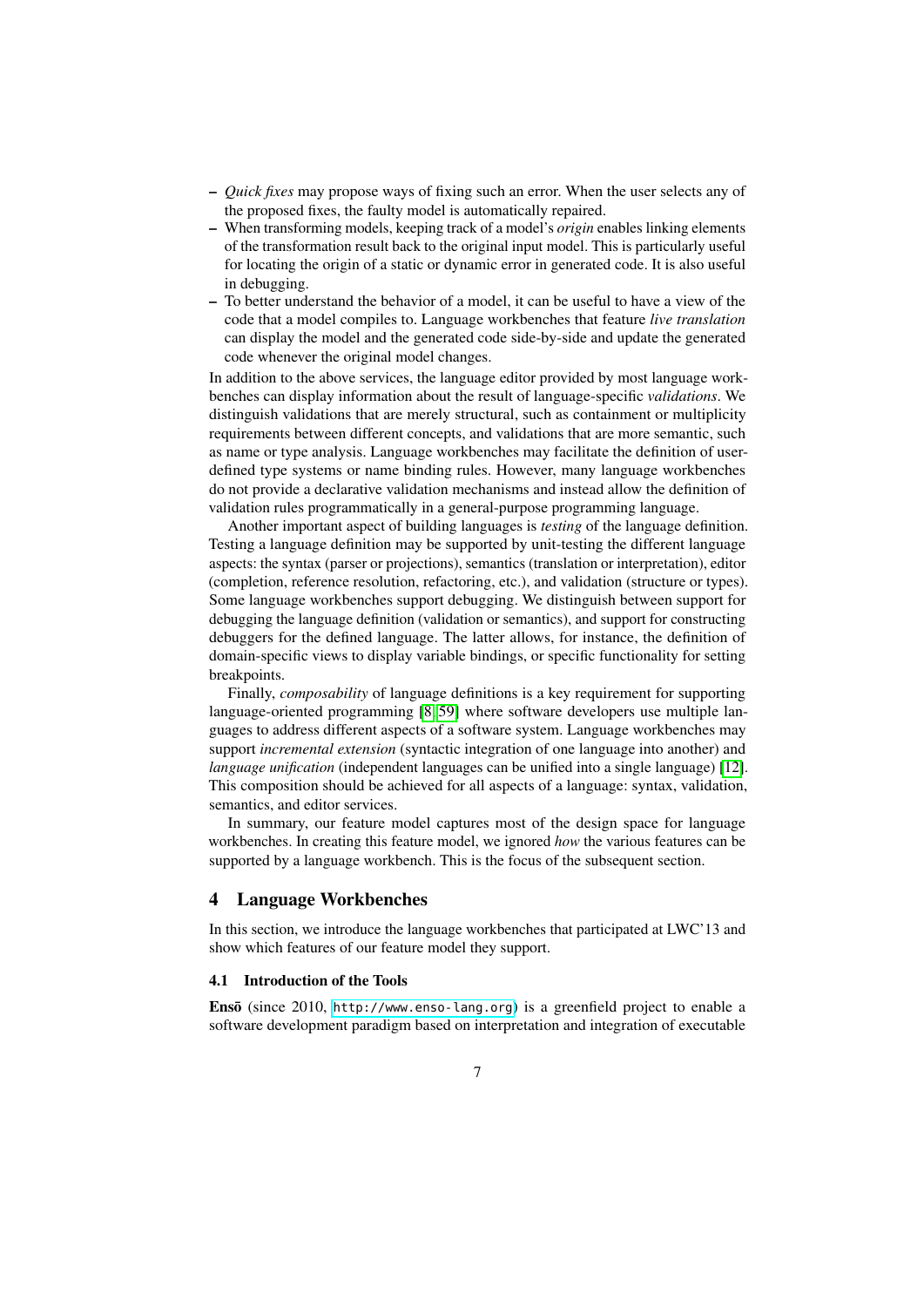specification languages. Enso has its roots in an enterprise application engine developed at Allegis starting in 1998, which included integrated but modular interpreters for semantic data modeling, policy-based security, web user interfaces, and workflows. Between 2003 and 2010 numerous prototypes were produced that sought to refine the vision and establish an academic foundation for the project. The current version (started in 2010) is implemented in Ruby. Rather than integrate with an existing IDE, Ensō seeks to eventually create its own IDE. The goal of the project is to explore new approaches to the model-based software development paradigm.

Más (since 2011, <http://www.mas-wb.com>) is a web-based workbench for the creation of domain-specific languages and models. Más uses projectional editing to provide convenient styling of models and an intuitive editor experience for "non-dev" users, and makes language definition as simple as possible. Language semantics is defined through "activations", consisting, for instance, of declarative code generation templates. Más aims at lowering the entry barrier for language creation far enough to allow adoption and scaling of the model-driven approach across disciplines and industries.

MetaEdit+ (since 1995, <http://www.metacase.com>) is a mature, platform-independent, graphical language workbench for domain-specific modeling [\[28\]](#page-18-1). MetaEdit+ aims to be the easiest domain-modeling tool to learn and to use, removing accidental complexity to allow users to concentrate on creating productive languages and good models. MetaEdit+ is commercially successful, used by customers in both industry and academia. Empirical research has consistently shown that MetaEdit+ increases productivity of developers by a factor of 5–10 compared to programming [\[26,](#page-18-10) [29,](#page-18-15) [43\]](#page-19-11).

**MPS** (since 2003, <http://www.jetbrains.com/mps/>) is an open-source language workbench developed by JetBrains. Its most distinguishing feature is a projectional editor that supports integrated textual, symbolic, and tabular notations, as well as wide-ranging support for composition and extension of languages and editors. MPS realizes the language-oriented programming paradigm introduced by Sergey Dmitriev [\[8\]](#page-17-0) and has evolved into a mature and well-documented tool. It is used by JetBrains internally to develop various web-based tools such as the Youtrack bugtracker. It has also been used to develop various systems outside of JetBrains, the biggest one probably being the mbeddr tool for embedded software development [\[56\]](#page-19-14).

Onion (since 2012) is a language workbench and base infrastructure implemented in .NET for assisting in the creation of DSLs. Onion has evolved from Essential (2008), a textual language workbench with a focus on model interpretation and code generation. The main goals of the Onion design is to provide the tools to speed up DSL creation for different notations (text, graphical, projectional) and provide scalability for big models via partitioning and merging capabilities. Onion emphasizes speed of parsing and code generation, enabling real-time synchronization of models and generated code.

Rascal (since 2009, <http://www.rascal-mpl.org>) is an extensible metaprogramming language and IDE for source code analysis and transformation [\[23,](#page-18-16) [32,](#page-18-5) [33,](#page-18-6) [52\]](#page-19-18). Rascal combines and unifies features found in other tools for source code manipulation and language workbenches. Rascal provides a simple, programmatic interface to extend the Eclipse IDE with custom IDE support for new languages. Rascal is currently used as a research vehicle for analyzing existing software and the implementation of DSLs.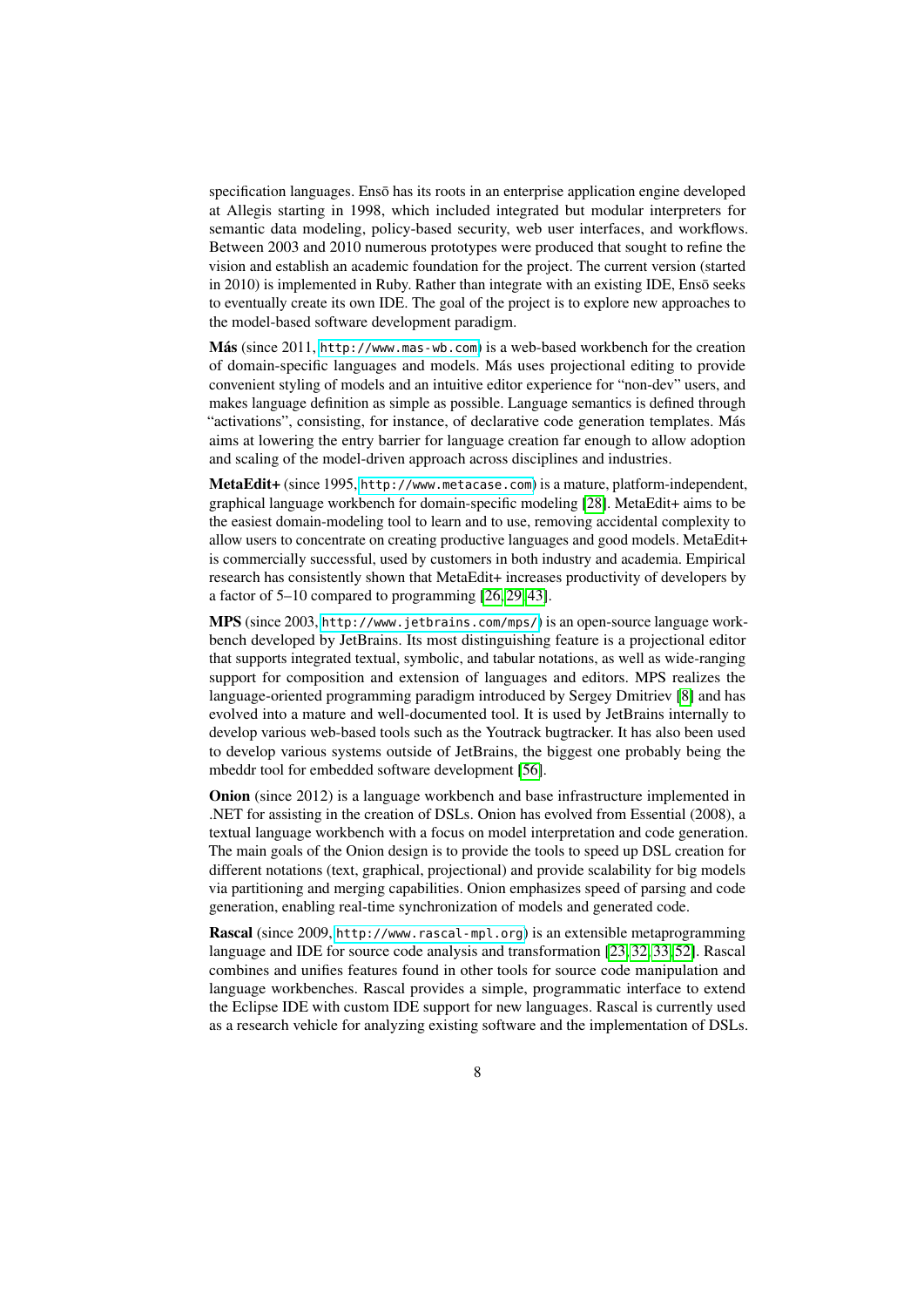It provides the implementation platform for a real-life DSL in the domain of digital forensics [\[51\]](#page-19-13). The tool is accompanied with interactive online documentation and is regularly released as a self-contained Eclipse plugin.

Spoofax (since 2007, <http://www.spoofax.org>) is an Eclipse-based language workbench for efficient development of textual domain-specific languages with full IDE support [\[27\]](#page-18-7). In Spoofax, languages are specified in declarative meta-DSLs for syntax (SDF3 [\[58\]](#page-19-19)), name binding (NaBL [\[34\]](#page-18-17)), editor services, and transformations (Stratego [\[6\]](#page-17-7)). From these specifications, Spoofax generates and dynamically loads an Eclipsebased IDE which allows languages to be developed and used inside the same Eclipse instance. Spoofax is used to implement its own meta-DSLs. Spoofax has been used to develop WebDSL [\[54\]](#page-19-12) and Mobl [\[22\]](#page-18-11), and is being used by Oracle for internal projects.

SugarJ (since 2010, <http://www.sugarj.org>) is a Java-based extensible programming language that allows programmers to extend the base language with custom language features [\[11,](#page-18-18) [14\]](#page-18-19). A SugarJ extension is defined with declarative meta-DSLs (SDF, Stratego, and a type-system DSL [\[39\]](#page-19-20)) as part of the user program and can be activated in the scope of a module through regular import statements. SugarJ also comes with a Spoofax-based IDE [\[13\]](#page-18-20) that can be customized via library import on a file-by-file basis. A language extension can use arbitrary context-free and layout-sensitive syntax [\[15\]](#page-18-21) that does not have to align with the syntax or semantics of the base language Java. Therefore, SugarJ is well-suited for the implementation of DSLs that combine the benefits of internal and external DSLs. Variants of SugarJ support other base languages: JavaScript, Prolog, and Haskell [\[16\]](#page-18-22).

Whole Platform (since 2005, <http://whole.sourceforge.net> ) is a mature projectional language workbench supporting language-oriented programming [\[48\]](#page-19-21). It is mostly used to engineer software product lines in the financial domain due to its ability to define and manage both data formats and pipelines of model transformations over big data. The Whole Platform aims to minimize the explicit metamodeling efforts, so that users can concentrate on modeling. The Whole Platform aims to reduce the use of monolithic languages and leverages grammar-based data formats for integrating with legacy systems.

Xtext (since 2006, <http://www.eclipse.org/Xtext/>) is a mature open-source framework for development of programming languages and DSLs. It is designed based on proven compiler construction patterns and ships with many commonly used language features, such as a workspace indexer and a reusable expression language [\[10\]](#page-18-23). Its flexible architecture allows developers to start by reusing well-established and commonly understood default semantics for many language aspects, but Xtext scales up to full programming language implementations, where every single aspect can be customized in straightforward ways by means of dependency injection. Companies like Google, IBM, BMW and many others have built external and internal products based on Xtext.

### 4.2 Language Workbench Features

We position the language workbenches above in the design space captured by our feature model as displayed in Table [1.](#page-9-0) In the remainder of this subsection, we reflect on some of the findings.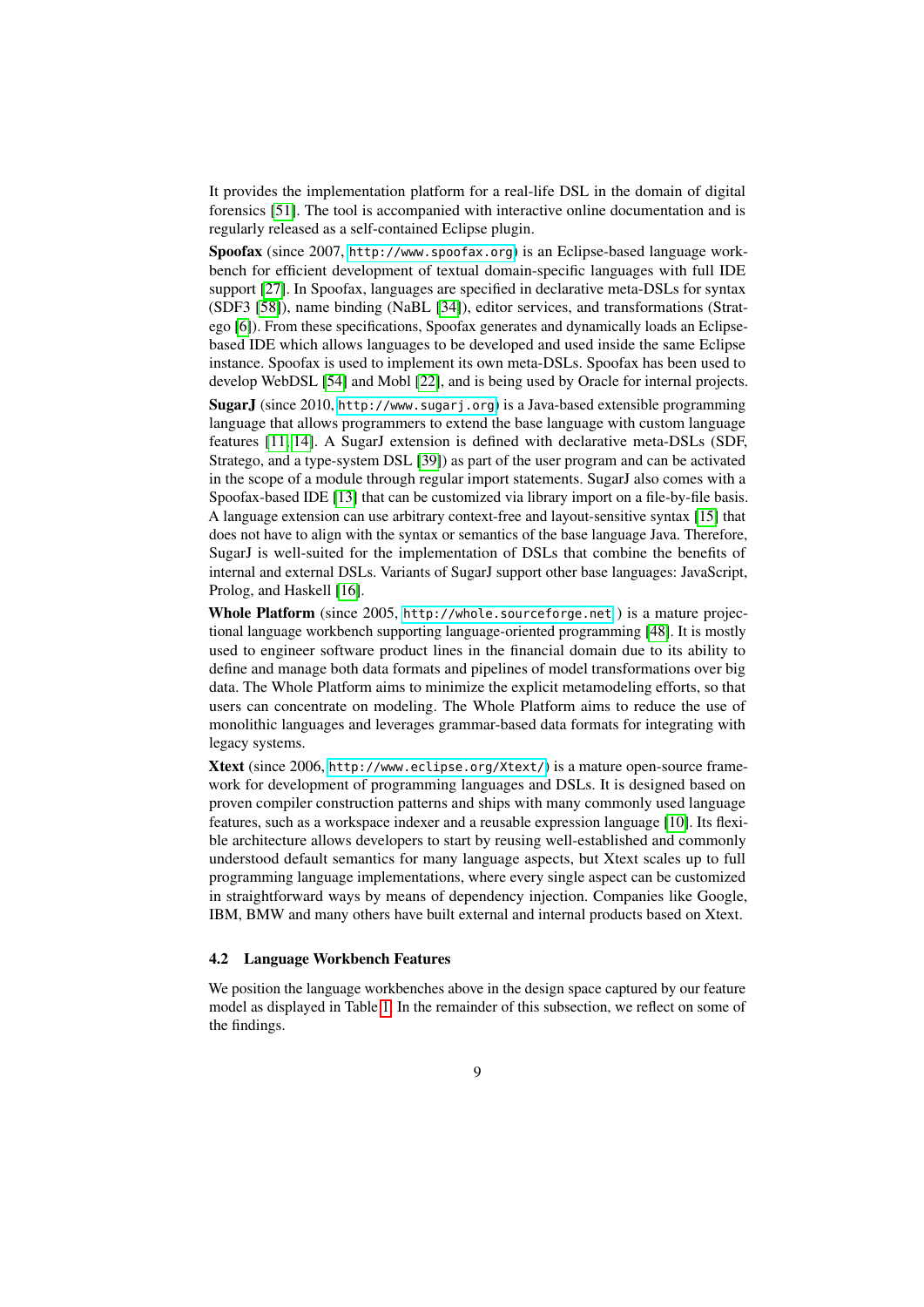<span id="page-9-0"></span>

|                     |                          | Ensō      | Más | MetaEdit+ | <b>NIPS</b> | Onion     | Rascal            | Spoofax   | SugarJ    | Whole | Xtext         |
|---------------------|--------------------------|-----------|-----|-----------|-------------|-----------|-------------------|-----------|-----------|-------|---------------|
| Notation            | Textual                  |           |     |           | $\bullet$   |           | $\bullet$         | $\bullet$ |           |       |               |
|                     | Graphical                |           | ◒   |           |             |           | $\mathbf{\Theta}$ |           |           |       |               |
|                     | Tabular                  |           |     |           |             |           |                   |           |           |       |               |
|                     | Symbols                  |           |     |           |             |           |                   |           |           |       |               |
| Semantics           | Model2Text               |           |     |           |             |           |                   |           |           |       |               |
|                     | Model <sub>2</sub> Model |           |     |           |             | $\bullet$ |                   |           |           |       |               |
|                     | Concrete syntax          |           |     |           |             | ●         |                   |           |           |       |               |
|                     | Interpretative           | ●         |     |           |             |           | ◒                 |           |           |       |               |
| Validation          | Structural               | ●         | e   | ●         | 0           | ●         | ●                 | ●         | ●         |       |               |
|                     | Naming                   | ◒         |     | ●         | 0           | $\bullet$ |                   | ●         |           | e     | ◒             |
|                     | <b>Types</b>             |           |     |           | ●           |           |                   |           |           |       |               |
|                     | Programmatic             | $\bullet$ |     |           | ●           | $\bullet$ | ●                 | ●         | $\bullet$ |       |               |
| Testing             | <b>DSL</b> testing       |           |     |           |             |           | $\bullet$         | ●         |           | 0     |               |
|                     | <b>DSL</b> debugging     | $\bullet$ |     | O         |             |           | ●                 |           |           |       |               |
|                     | DSL prog. debugging      | ●         |     |           |             |           |                   |           |           |       |               |
| Composability       | Syntax/views             | ●         |     |           |             |           |                   |           |           |       | $\Rightarrow$ |
|                     | Validation               |           |     |           |             |           |                   |           |           |       |               |
|                     | Semantics                | ●         |     |           |             |           |                   |           |           |       |               |
|                     | <b>Editor</b> services   |           |     |           |             |           |                   |           |           |       |               |
| <b>Editing mode</b> | Free-form                | ●         |     |           |             |           |                   |           |           |       |               |
|                     | Projectional             |           |     |           |             |           |                   |           |           |       |               |
| Syntactic services  | Highlighting             |           | ◒   | 0         |             |           |                   |           |           |       |               |
|                     | Outline                  |           |     |           | ●           | ●         | ●                 |           |           |       |               |
|                     | Folding                  |           |     |           |             | ●         |                   |           |           |       |               |
|                     | Syntactic completion     |           |     | O         | 0           | $\bullet$ |                   |           | ●         |       |               |
|                     | Diff                     | ●         |     | 0         | ●           | $\bullet$ | e                 |           | ●         |       |               |
|                     | Auto formatting          | $\bullet$ | ●   |           |             | $\bullet$ | ●                 | 0         |           | 0     |               |
| Semantic services   | Reference resolution     |           | ●   | $\bullet$ | $\bullet$   | $\bullet$ | $\bullet$         | $\bullet$ | $\bullet$ |       | 0             |
|                     | Semantic completion      |           | ●   | ●         | 0           | $\bullet$ | ●                 | $\bullet$ | $\bullet$ | 0     | ●             |
|                     | Refactoring              |           | ◒   | ●         |             |           |                   | ●         |           | ●     |               |
|                     | Error marking            |           | ●   |           |             | ●         | ●                 | ●         | ●         |       |               |
|                     | Quick fixes              |           |     |           |             |           |                   |           |           |       |               |
|                     | Origin tracking          | ●         |     |           |             |           | σ                 |           | 0         |       |               |
|                     | Live translation         |           |     |           |             |           |                   |           |           |       |               |
|                     |                          |           |     |           |             |           |                   |           |           |       |               |

Table 1: Language Workbench Features ( $\bullet$  = full support,  $\ominus$  = partial/limited support)

Notation and editing mode. Most language workbenches provide support for textual notations. Only MetaEdit+ is strictly non-textual. Más, MetaEdit+, MPS, and the Whole Platform provide support for tabular notations. Más, MPS and Onion employ projectional editing, which simplifies the integration of multiple notation styles. Currently, only Enso combines textual and graphical notations by providing support for custom projections into diagram editors. All other language workbenches only support textual notation,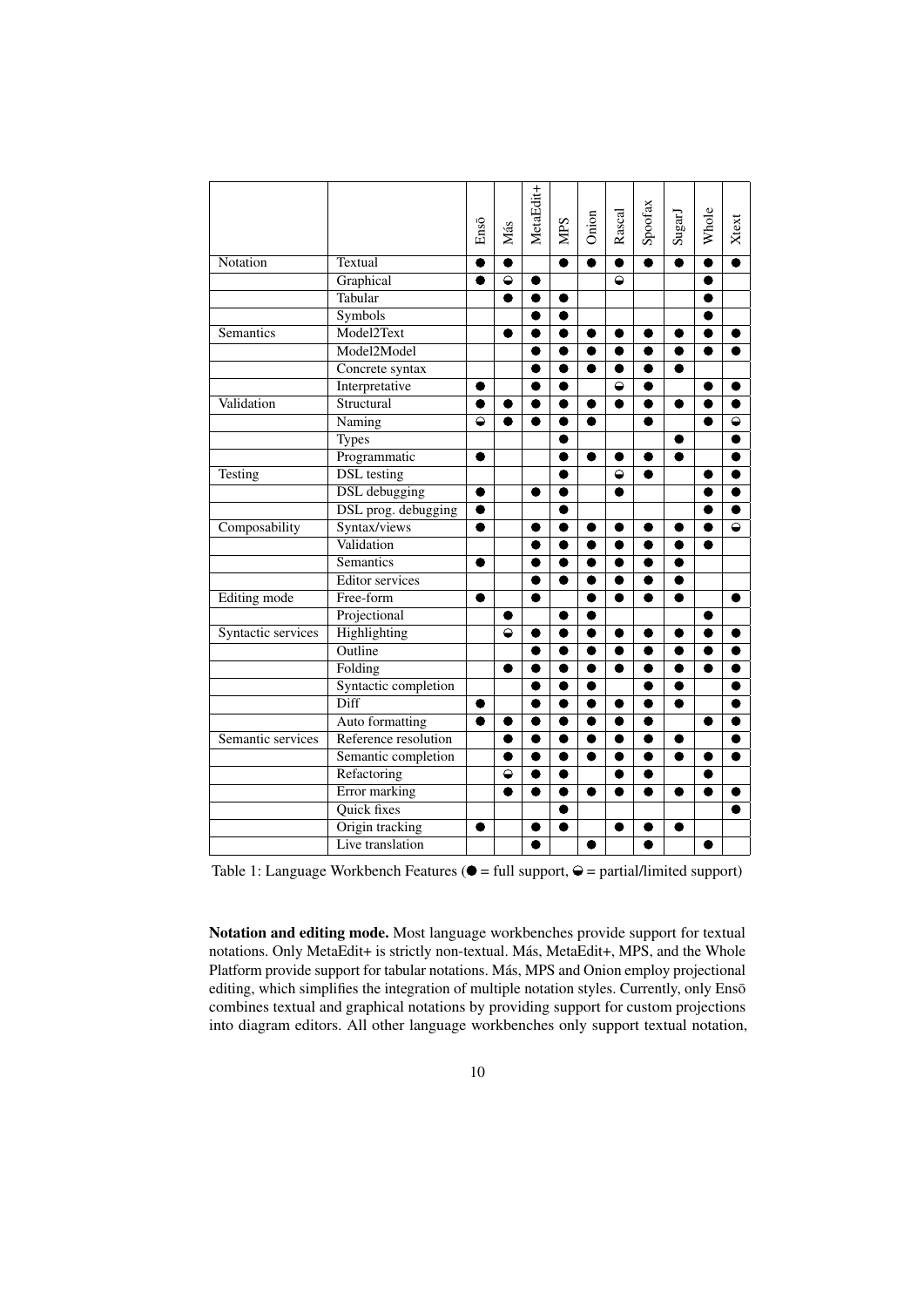edited in a free-form text editor. MetaEdit+, MPS, and the Whole Platform also support mathematical symbols, such as integral symbols or fractions.

Semantics. Except for Enso, all language workbenches follow a generative approach, most of them featuring both model-to-text and model-to-model transformations, and many additionally supporting interpretation of models. In contrast, Enso eschews generation of code and is solely based on interpreters, following the working hypothesis that interpreters compose better than generators.

Validation. Some language workbenches lack dedicated support for type checking and/or constraints. These concerns are either dealt with programmatically, or assumed to be addressed by the use of semantically rich meta models. MPS, SugarJ [\[39\]](#page-19-20), and Xtext provide declarative languages for the definition of type systems. Spoofax has a declarative language for describing name binding rules [\[34\]](#page-18-17).

Testing. MPS, Spoofax, and Xtext feature dedicated sublanguages for testing aspects of a DSL implementations, such as parsing, name binding, and type checking. Rascal partially supports testing for DSLs through a generic unit testing and randomized testing framework. Five language workbenches provide debuggable specification languages. Four language workbenches support the debugging of DSL programs. For example, Xtext automatically supports debugging for programs that build on Xbase and compile to Java. MPS has a debugger API that can be used to build language-specific debuggers. It also defines a DSL for easily defining how debugging of language extension works. Both Xtext and MPS rely on origin tracking of data created during generation. In the Whole Platform both metalanguage and defined language can be debugged using the same infrastructure which has support for conditional breakpoints and variable views.

Composability. Composability allows languages to be built by composing separate, reusable building blocks. Ensō, Rascal, Spoofax, and SugarJ obtain syntactic composability through the use of generalized parsing technology, which is required because only the full class of context-free grammars is closed under union. The composability of Xtext grammars is limited, since it is built on top of ANTLR's LL(\*) algorithm [\[44\]](#page-19-22). Syntactic composition in Onion is based on composing PEG [\[18\]](#page-18-24) grammars. The language workbenches MPS and MetaEdit+, which do not use parsing at all, allow arbitrary notations to be combined.

The composability of validation and semantics in Rascal, Spoofax, and SugarJ is based on the principle of composing sets of rewrite rules. In Enso, composition of semantics is achieved by using the object-oriented principles of inheritance and delegation in interpreter code. In MPS, different language aspects use different means of composition. For example, the type system relies on declarative typing rules which can be simply composed. On the other hand, the composition of transformations relies on the pair-wise specification of relative priorities between transformation rules.

Editor. The free-form textual language workbenches that are built on Eclipse (Rascal, Spoofax, SugarJ, Xtext) all provide roughly the same set of IDE features: syntax coloring, outlining, folding, reference resolution, and semantic completion. Spoofax, SugarJ, and Xtext have support for syntactic completion. Rascal, Spoofax, and Xtext allow the definition of custom formatters to automatically layout DSL programs. Projectional editors such as MPS, Whole Platform or Más always format a program as part of the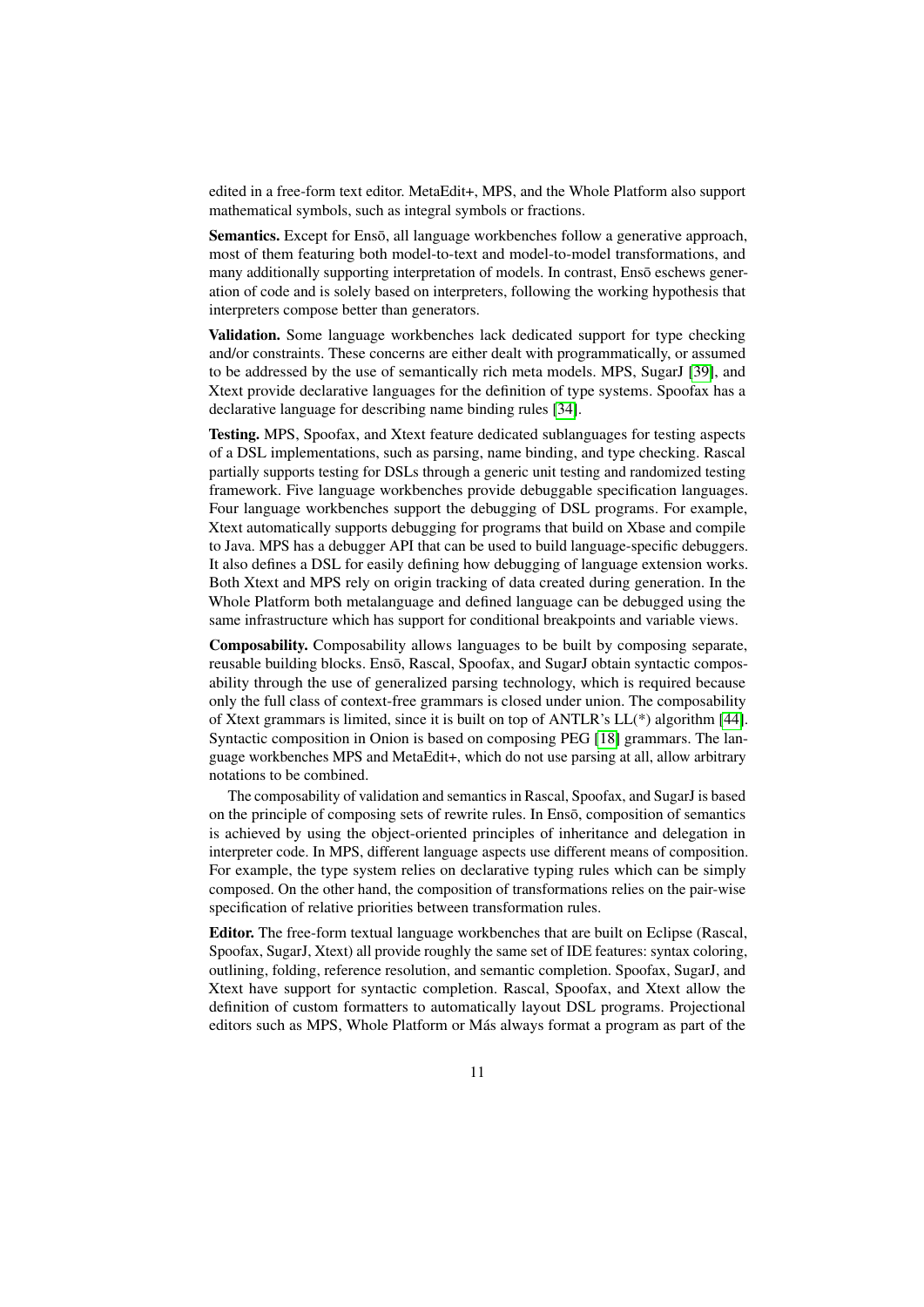<span id="page-11-2"></span>

Fig. 2: An example of a textual QL model (left) and its default rendering (right).

projection rules, so this feature is implicit. Textual free-form language workbenches get the Diff feature for free by reusing existing version-control systems. MPS comes with a dedicated three-way diff/merge facility that works at the level of the projected syntax. MetaEdit+ provides a dedicated differencing mechanism so that modelers can inspect recent changes; for version-control a shared repository is used.

# <span id="page-11-0"></span>5 LWC 2013 Assignment: A DSL for Questionnaires

We use the assignment of LWC'13 for comparing the language workbenches introduced in the previous section. In the present section, we briefly introduce the assignment and its challenges, which was to develop a Questionnaire Language  $(QL)^7$  $(QL)^7$ . A questionnaire consists of a sequence of questions and derived values. A question may be conditionally visible based on the values of earlier questions. A questionnaire is presented to a user by rendering it as a GUI, as exemplified in Fig. [2.](#page-11-2) In addition to these mandatory features, we asked participants to realize a number of optional features. All features are shown in the feature model of Fig. [3.](#page-12-1) Specifically, we asked for a QL language and IDE implementation supporting the following features:

- Syntax: provide concrete and abstract syntax for QL models.
- Rendering: compile to code that executes a questionnaire GUI (or interpret directly).
- Propagation: generate code that ensures that computed questions update their value as soon as any of their (transitive) dependencies changes.
- Saving: generate code that allows questionnaire users to persist the values entered into the questionnaire.
- Names: ensure that no undefined names are used in expressions.
- Types: check that conditions and expressions are well-typed.
- Cycles: detect cyclic dependencies through conditions and expressions.
- Determinism: check that no two versions of equally-named questions are visible simultaneously (requires SAT solving or model checking).

<span id="page-11-1"></span><sup>7</sup> Original assignment text: <http://www.languageworkbenches.net/images/5/53/Ql.pdf>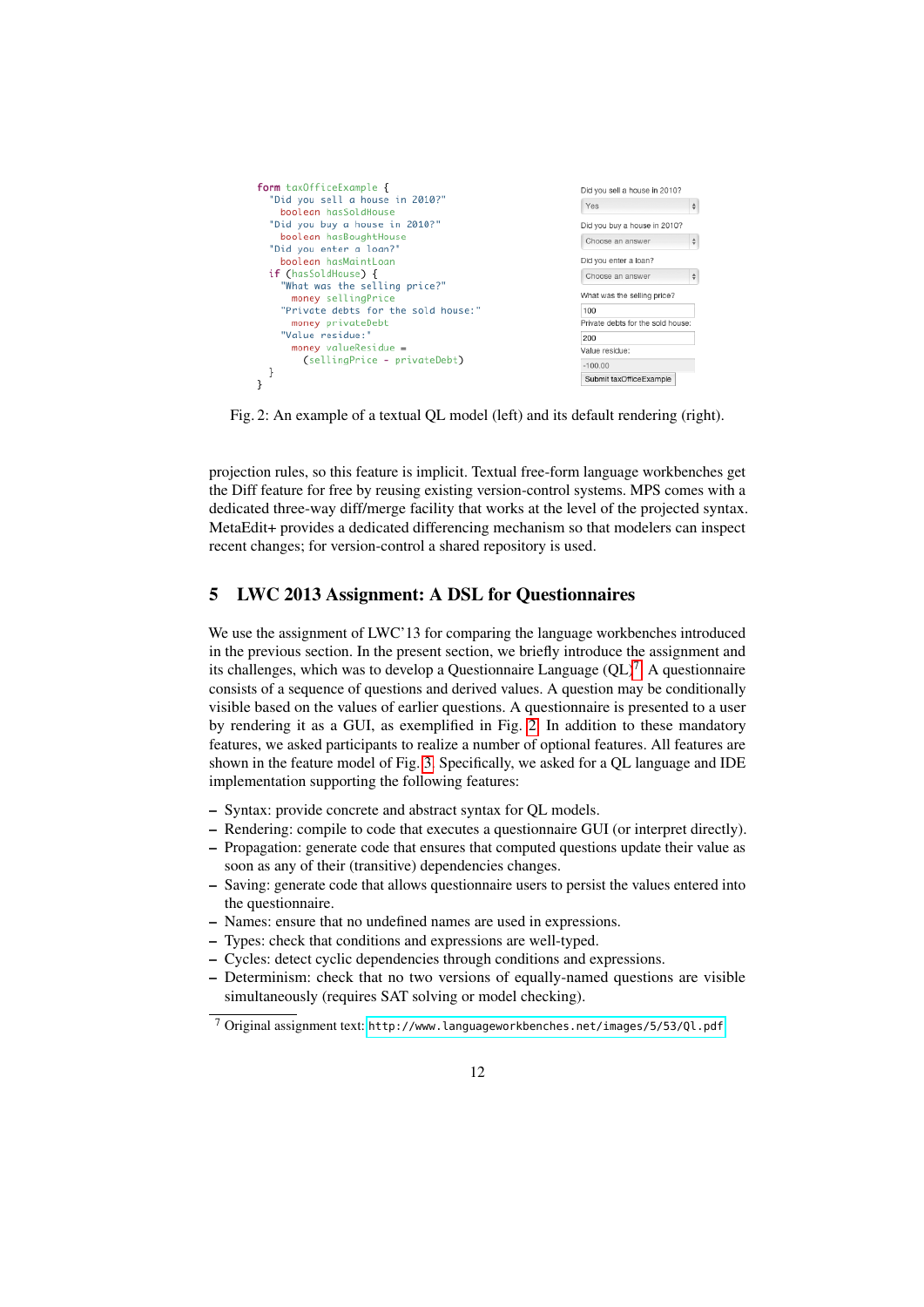<span id="page-12-1"></span>

Fig. 3: Feature model of the QL assignment.

- Highlighting: provide customized visual clues to distinguish language constructs.
- Outline: provide a hierarchical view or projection of QL models.
- References: support go-to-definition for variables used in conditions and expressions.
- Error marking: visually mark offending source-model elements in case of errors.

We also asked participants to develop a second language called QLS for declaring the style and layout of QL questionnaires. QL has the requirement that it should be possible to apply a QLS specification to an existing questionnaire without anticipation in the definition of the questionnaire itself. Specifically, we asked for the following features:

- Sectioning: allow questions to be (re)arranged in sections and subsections.
- Pagination: allow questions to be distributed over multiple pages.
- Styling: allow customization of fonts, colors, and font styles for question labels.
- Widgets: enable the selection of alternative widget styles for answering questions.
- Cross-validation: check that the references within a QLS specification refer to valid entities of the corresponding questionnaire model.

Taken together, there are 17 features of which 3 are mandatory (syntax, rendering and propagation). The next section discusses empirical data on the submitted solutions themselves.

### <span id="page-12-0"></span>6 Results

The results presented in this section are based on the solutions submitted to LWC'13 (links to the sources of these solutions are listed in Table [2\)](#page-13-0). In Table [3](#page-14-0) show for each language workbench which features the corresponding QL/QLS implementation supports. The feature-based categorization of the solutions provides a qualitative frame of reference for interpreting the size and dependency results given in Table [4.](#page-15-1) To indicate the completeness of a solution, we computed feature coverage as shown in the bottom row of Table [3.](#page-14-0) The coverage is computed by counting the number of supported features  $($   $\bullet$  = 1,  $\bullet$  = 0.5), and then dividing by the total number of features (17).

Table [4](#page-15-1) summarizes the results on the size of each QL/QLS solution. As a size metric, we use the number of source lines of code (SLOC), excluding empty lines and comments.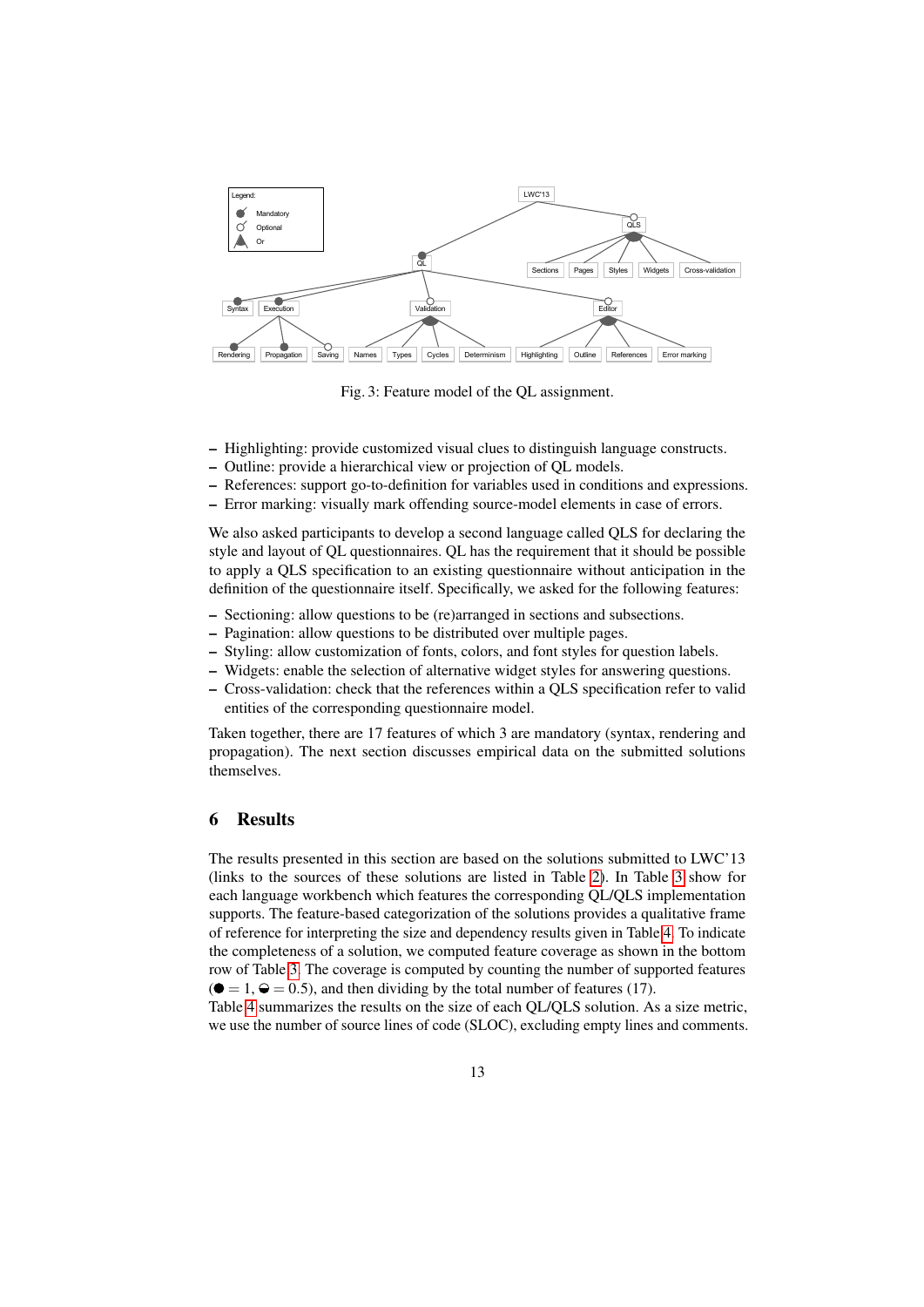<span id="page-13-0"></span>

| Lang. Workbench | Links to the corresponding QL solutions                                 |
|-----------------|-------------------------------------------------------------------------|
| Ensō            | https://qithub.com/enso-lang/enso/tree/master/demos/Questionaire        |
| Más             | http://www.mas-wb.com/secure/concrete/language?id=120001&securityToken= |
|                 | restricted_public_token                                                 |
|                 | http://www.mas-wb.com/languages/inspector?id=120001                     |
| MetaEdit+       | http://www.metacase.com/support/50/repository/LWC2013.zip               |
| <b>MPS</b>      | http://code.google.com/p/mps-lwc13                                      |
| Onion           | https://bitbucket.org/icinetic/lwc2013-icinetic                         |
| Rascal          | https://qithub.com/cwi-swat/QL-R-kemi                                   |
| Spoofax         | https://qithub.com/metaborg/lwc2013                                     |
| SugarJ          | https://github.com/seba--/sugarj/tree/guestionnaire/case-studies/       |
|                 | questionnaire-language                                                  |
| Whole Platform  | https://qithub.com/wholeplatform/whole-examples/tree/master/org.whole.  |
|                 | crossexamples.lwc13                                                     |
| Xtext           | http://code.google.com/a/eclipselabs.org/p/lwc13-xtext/                 |

Table 2: Published sources of the QL solutions.

Because in some language workbenches non-textual notations are used to realize (parts of) the solution, SLOC does not tell the whole story. In these cases, we also count and report the number of model elements (NME). Model elements include any kind of structural entity that is used to define aspects of a language. For example, in MetaEdit+, modeling elements include graphs, objects, relationships, roles, and properties.

For the textual language workbenches Ensō, Onion, Rascal, Spoofax, SugarJ, and Xtext, SLOC were measured using the script cloc.pl<sup>[8](#page-13-1)</sup> or by manual count. For Más, MetaEdit+, and the Whole Platform we counted the number of model elements and measured the size additional code artifacts. Since MPS is purely projectional but still provides a textual presentation of languages, we use an approximate SLOC count: We counted modeling elements and computed SLOC of an equivalent Java program by multiplying the number of model elements with different factors for different types of modeling elements [\[57\]](#page-19-15). In addition we report the number of SLOC/NME per feature. The number is obtained by dividing the total SLOC/NME by the number of supported features. Finally, the table also shows the compile-time and runtime dependencies of each solution to appreciate the complexity of deploying the resulting QL/QLS IDE and the generated questionnaire applications.

It is important to realize it is not our intention to present the quantitative results of Table [4](#page-15-1) as an absolute measure of implementation effort or complexity (as is, e.g., done in [\[35\]](#page-19-23)). They cannot be used to rank language workbenches. Factors that prevent such ranking include:

- The SLOC count is incomplete in systems where non-textual languages are used, such as in Más, MetaEdit+, MPS and Whole Platform. The NME count only partially makes up for this.
- A single number of SLOC is presented, but in each language workbench (a multiplicity of) different programming, modeling, and specification languages are used.
- The architecture and design may be substantially different across QL/QLS solutions. For instance, chosing a client-server Web architecture over a desktop GUI design may or may not affect SLOC.
- Different QL/QLS features may require varying amounts of effort, which may not be reflected in SLOC. Furthermore, the degree as to how much effort is needed for a particular feature may vary per language workbench. The coarse granularity of the

<span id="page-13-1"></span> $^8$  <http://cloc.sourceforge.net>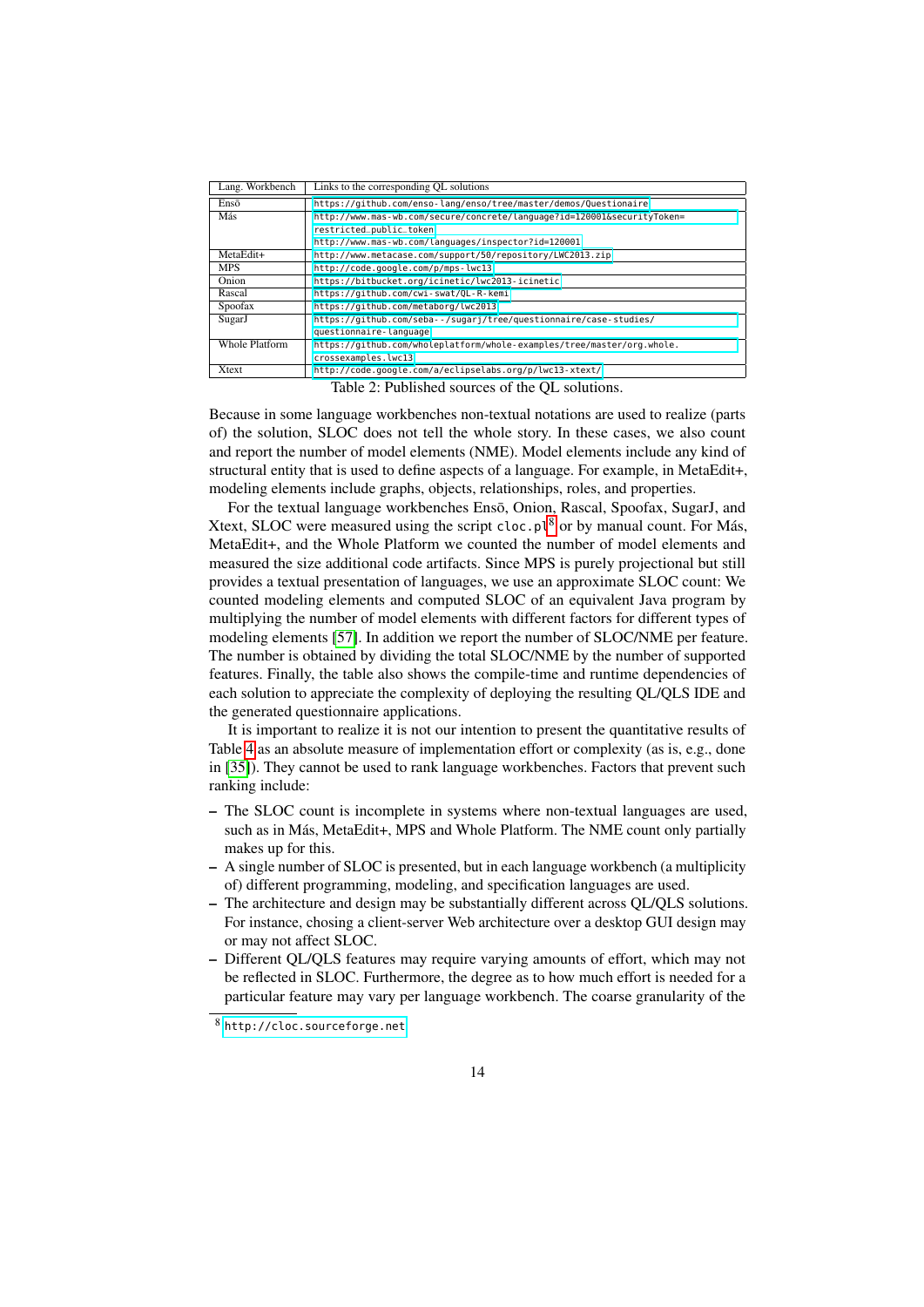<span id="page-14-0"></span>

|                               |                | Ensō | Más | MetaEdit+ | <b>NIPS</b> | Onion | Rascal | Spoofax   | SugarJ | Whole | Xtext |
|-------------------------------|----------------|------|-----|-----------|-------------|-------|--------|-----------|--------|-------|-------|
|                               | Syntax         | ٠    | ۰   |           | ●           |       | ٠      |           |        | ●     |       |
| Execution                     | Rendering      | ь    |     |           |             |       | ٦      |           |        |       |       |
|                               | Propagation    |      |     |           |             |       | ٠      |           |        |       |       |
|                               | Saving         | D    |     |           | D           |       | D      |           |        | ●     |       |
| Validation                    | Names          |      |     |           |             |       | D      |           |        |       |       |
|                               | <b>Types</b>   |      | ◒   |           |             |       | ٠      |           |        |       |       |
|                               | Cycles         |      |     |           |             |       |        |           |        |       |       |
|                               | Determinism    |      |     |           |             |       |        | $\bullet$ |        |       |       |
| <b>IDE</b>                    | Coloring       |      |     |           | ٠           |       | ٠      |           |        |       |       |
|                               | Outline        |      |     |           |             |       | ٠      |           |        |       |       |
|                               | References     |      |     |           |             |       | D      |           |        |       |       |
|                               | Marking        |      |     |           |             |       | b      |           |        |       |       |
| <b>QLS</b>                    | Sectioning     |      |     |           |             | e     | ●      |           |        | ●     |       |
|                               | Pagination     |      |     |           |             |       | D      |           |        |       |       |
|                               | <b>Styling</b> |      |     |           | $\bullet$   |       | ۸      |           |        | ▲     |       |
|                               | Widgets        |      |     |           |             |       | ٠      |           |        |       |       |
|                               | Validation     |      |     |           |             |       |        |           |        |       |       |
| Feature coverage (in percent) |                | 24   | 44  | 88        | 74          | 82    | 88     | 97        | 59     | 65    | 94    |

Table 3: Implemented QL and QLS features per language workbench  $(\bullet =$  "fully implemented",  $\Theta$  = "partially implemented").

QL feature model may obscure this even more. For instance, the feature model does not distinguish between the number of questionnaire data types that are supported.

- Even though, intuitively, more features would imply more effort, this relation is almost certainly not linear, since more features increase the risk of feature interaction. The SLOC/feature metric ignores this aspect.
- The SLOC count may be influenced by the developer's familiarity with the language workbench. For instance, some of the solutions have been developed by the language workbench implementors themselves (e.g., Más, SugarJ), whereas others are built by first-time (e.g., MPS) or second-time (e.g., Rascal) users of a language workbench. We did not record the time spent on a particular solution.
- Even if all risks above could be mitigated, our data set is to small to derive any statistically significant conclusions. Moreover, in the low end end of the SLOC data set there are very few data points, and in the upper region of the data set there is high variability.

In summary, we are aware that the presented numbers are a gross simplification of reality. Nevertheless, juxtaposing the size, size per feature, and dependencies helps to spot outliers and can enable interesting observations. Furthermore, this can guide future investigations by workbench users or implementors. In the next section, we present our findings based on the results above.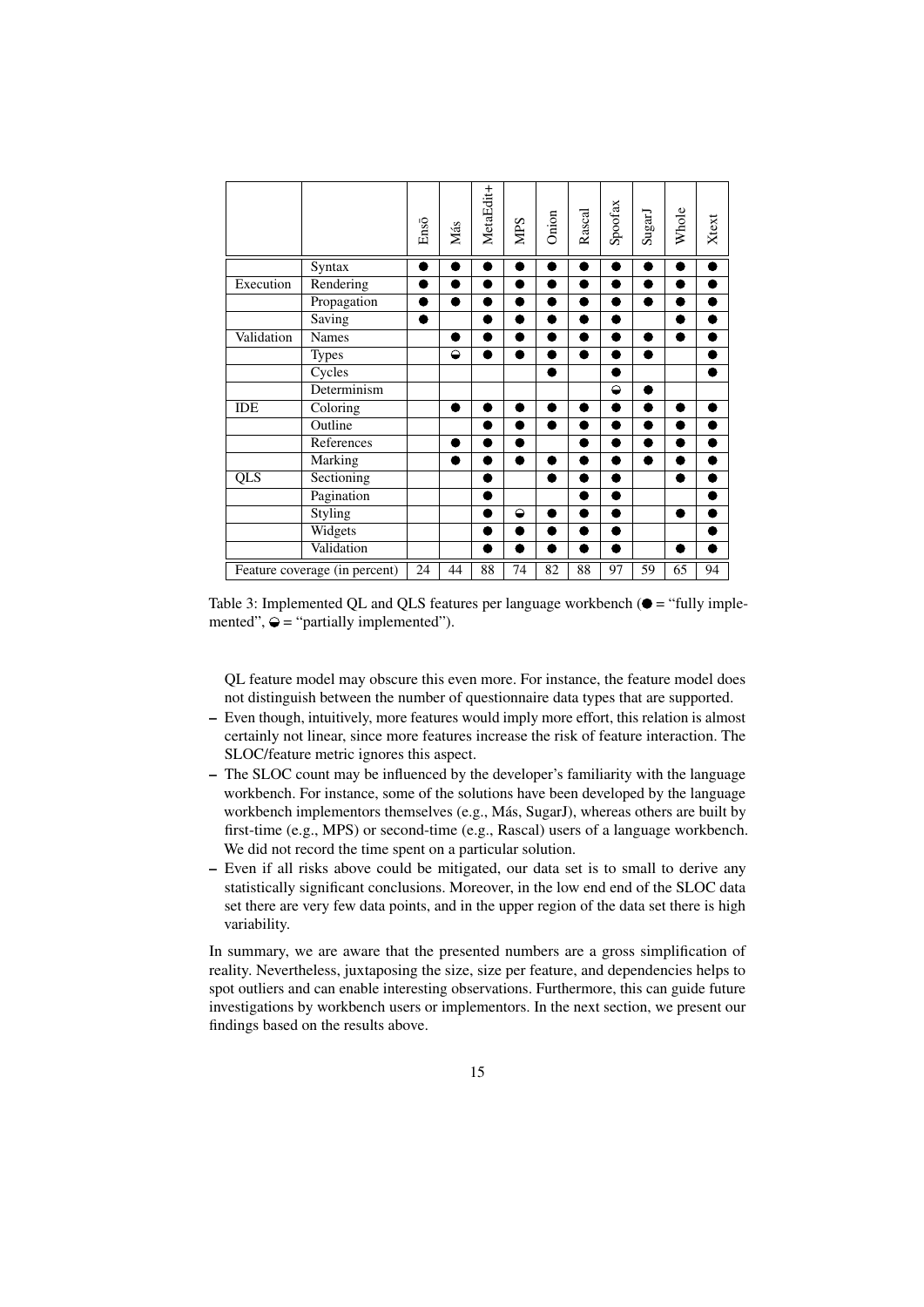<span id="page-15-1"></span>

|            | SLOC / NME | <b>SLOC/NME</b> | Compile-time dependencies     | Runtime dependencies             |  |  |  |
|------------|------------|-----------------|-------------------------------|----------------------------------|--|--|--|
|            |            | per feature     |                               |                                  |  |  |  |
| Ensō       | 83/        | $211 -$         | Ensō, NodeJS or Ruby 1.9      | Ensō, NodeJS, browser with       |  |  |  |
|            |            |                 |                               | JavaScript, jOuery               |  |  |  |
| Más        | 413/56     | 55/9            | Más, browser with JavaScript  | browser with JavaScript, jOuery  |  |  |  |
| MetaEdit+  | 1177/68    | 78/5            | MetaEdit+                     | browser with JavaScript          |  |  |  |
| <b>MPS</b> | 1324/      | 106/            | MPS. JDK. Sacha Lisson's      | JRE                              |  |  |  |
|            |            |                 | <b>Richtext Plugins</b>       |                                  |  |  |  |
| Onion      | 1876/      | 134/            | Onion. NET 4.5.               | browser with JavaScript          |  |  |  |
|            |            |                 | StringTemplate                |                                  |  |  |  |
| Rascal     | 2408/      | 161/            | Rascal, Eclipse, JDK, IMP     | PHP server, browser with         |  |  |  |
|            |            |                 |                               | JavaScript, jQuery and validator |  |  |  |
| Spoofax    | 1420/      | 86/             | Spoofax, Eclipse, JDK, IMP,   | WebDSL runtime, SOL database,    |  |  |  |
|            |            |                 | WebDSL                        | browser with JavaScript          |  |  |  |
| SugarJ     | 703/       | $70/-$          | SugarJ, JDK, Eclipse, Spoofax | JRE                              |  |  |  |
| Whole      | 645/313    | 59/28           | Whole Platform, Eclipse, JDK  | JRE, SWT, Whole LDK              |  |  |  |
| Xtext      | $1040/$ –  | 65/             | Xtext, Eclipse, ANTLR, Xtend  | JRE, JSF 2.1, JEE container      |  |  |  |

Table 4: Size metrics and dependency information on the QL/QLS solutions.

# <span id="page-15-0"></span>7 Observations

Completeness All solutions fulfilled the basic requirements of rendering and executing QL models. Furthermore, 9 out of 10 solutions provide IDE support for the QL language. Additionally, 7 of those solutions also provide confusing IDE support for the optional QLS language. All of the solutions achieve these results with fewer than 2 500 SLOC; for the language workbenches based on non-textual notations, the raw SLOC count is below 1 200. For comparison, a simple QL implementation in Java, consisting of a (generated) parser, type checker and interpreter, rougly requires around 3 100 SLOC, *excluding* IDE support and QLS features<sup>[9](#page-15-2)</sup>. This shows that state of the art language workbenches indeed provide advanced support for language engineering, and confirms earlier research providing evidence that the use of DSL tools leads to language implementations which are easier to maintain [\[31\]](#page-18-25).

Diversity Reflecting upon Tables [1](#page-9-0) and [4](#page-15-1) we can observe a striking diversity among the tools, even though they perform more or less equally well in terms of the assignment. In our study, half of the workbenches are developed in an academic context (Ensō, Rascal, Spoofax, SugarJ, and the Whole Platform) and the other half in industry (Más, MetaEdit+, MPS, Onion, and Xtext). Feature coverage and SLOC per feature show no bias to either side. Similarly, the age of the language workbenches varies from 18 years (MetaEdit+) to 1 year (Onion). Yet, again there seems to be no bias towards a particular age category. It is to be expected that the maturity, stability, and scalability of industrial and academic tools differ; however, this has not been focus of our study. Indeed, scalability will likely be one of the focuses of the next LWC, from which we hopefully gain further insight into the field of language workbenches.

Another interesting distinction is whether a language workbench provides a single, generic metalanguage or a combination of smaller metalanguages. For instance, Rascal provides a unified language with domain-specific features (grammars, traversal, rela-

<span id="page-15-2"></span><sup>9</sup> This number is based on computing the median SLOC in Java code and grammar rules (ANTLR, Rats! or JACC) of 47 QL implementations, constructed by students of the Software Construction course in the Master Software Engineering, University of Amsterdam, 2013. See: [https:](https://github.com/software-engineering-amsterdam/sea-of-ql) [//github.com/software-engineering-amsterdam/sea-of-ql](https://github.com/software-engineering-amsterdam/sea-of-ql).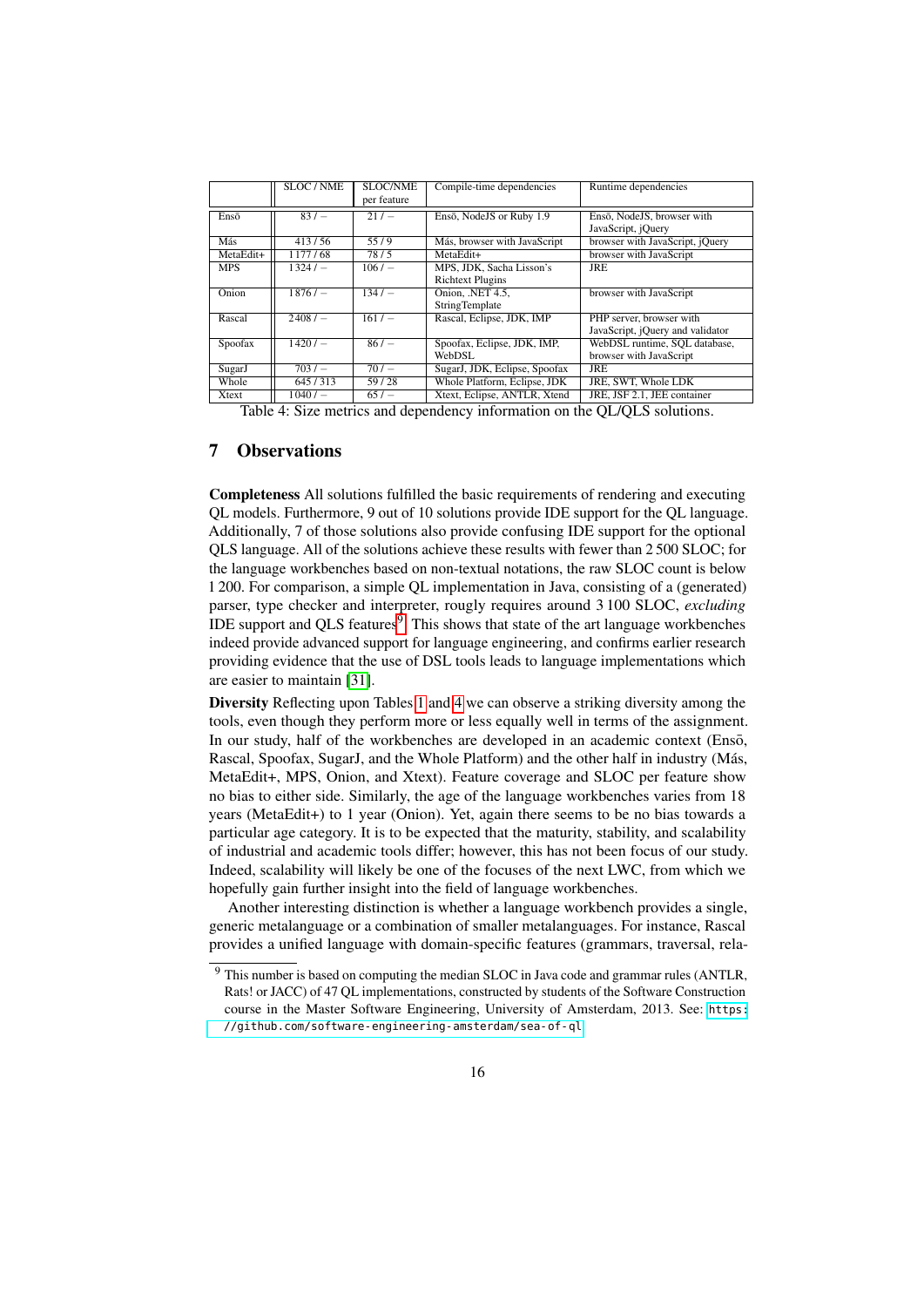tional calculus, etc.) to facilitate the construction of languages. Similarly, apart from metamodels in Más and grammars and metamodels in Onion, these two language workbenches interface with general purpose languages for the heavy lifting (Xtend in Más, C# in Onion). Both MPS and Xtext provide escapes to Java should the need arise.

On the other hand, Spoofax provides a multiplicity of declarative languages dedicated to certain aspects of a language implementation (e.g., SDF3 for parsing and pretty printing, Stratego for transformation, NaBL for name binding, etc.). Along the same lines, MPS and SugarJ provide support for building such sub-languages on top of an open, extensible base language. In this way, SugarJ integrates SDF, Stratego and a language for type systems into the base language. MPS uses specialized languages for type system rules, transformation rules and data flow specification, among others.

Finally, considering editor model and notation style, there seems to be no predominant language-workbench style: textual, projectional and graphical notations are well represented and have been found equally able to realize the QL/QLS assignment. It is interesting to note however, that such boundaries are blurring. MPS already supports tabular, symbolic, and textual notations. Both MPS and Spoofax are currently working towards integrating graphical notations (see e.g., [\[53\]](#page-19-24)). In the Onion language workbench, textual parsing is combined with projectional editing. Finally, Enso apriori does not commit to one particular style and supports both textual and graphical editing. Thus there seems to be a convergence towards language workbenches where multiple, heterogeneous notations or editing modes may co-exist within one language, similar to the original vision of intentional programming [\[46\]](#page-19-10).

Language reuse and composition An important goal of language-oriented programming [\[59\]](#page-19-0) is the ability to combine different languages describing different aspects of software systems. The results on the QL/QLS assignment reveal first achievements in this direction. First of all, as indicated above, a number of language workbenches approach language-oriented programming at the meta level: language definitions in MPS, Spoofax, and SugarJ are combinations of different metalanguages. Second, some of the language workbenches achieve high feature coverage using relatively low SLOC numbers. Notably, the low SLOC/feature number of Ensō, MPS, Spoofax, SugarJ and Xtext can be explained by reusing existing languages or language fragments. The Ensō, MPS, SugarJ, and Xtext solutions reuse a language for expressions, thus getting aspects like syntax, type checking, compilation or evaluation for free. The Spoofax solution targets the WebDSL platform, thus reusing execution logic at runtime. In contrast, the Rascal solution includes full implementations of both syntax and semantics of expressions and the execution logic of questionnaires.

Another observation in line with language-oriented programming is the fact that all language workbenches considered in this paper are themselves compile-time dependencies for the QL/QLS IDE. This suggests that the goal of state-of-the-art language workbenches is not so much to facilitate the construction of independent compilers and IDEs, but to provide an extensible environment where those compilers and IDEs can live in. In Ensō, MetaEdit+, MPS, SugarJ, and the Whole Platform, new languages are really extensions of or additions to the language workbench itself. MPS, Ensō and SugarJ go sofar as to even facilitate extension of the metalanguages. Furthermore, with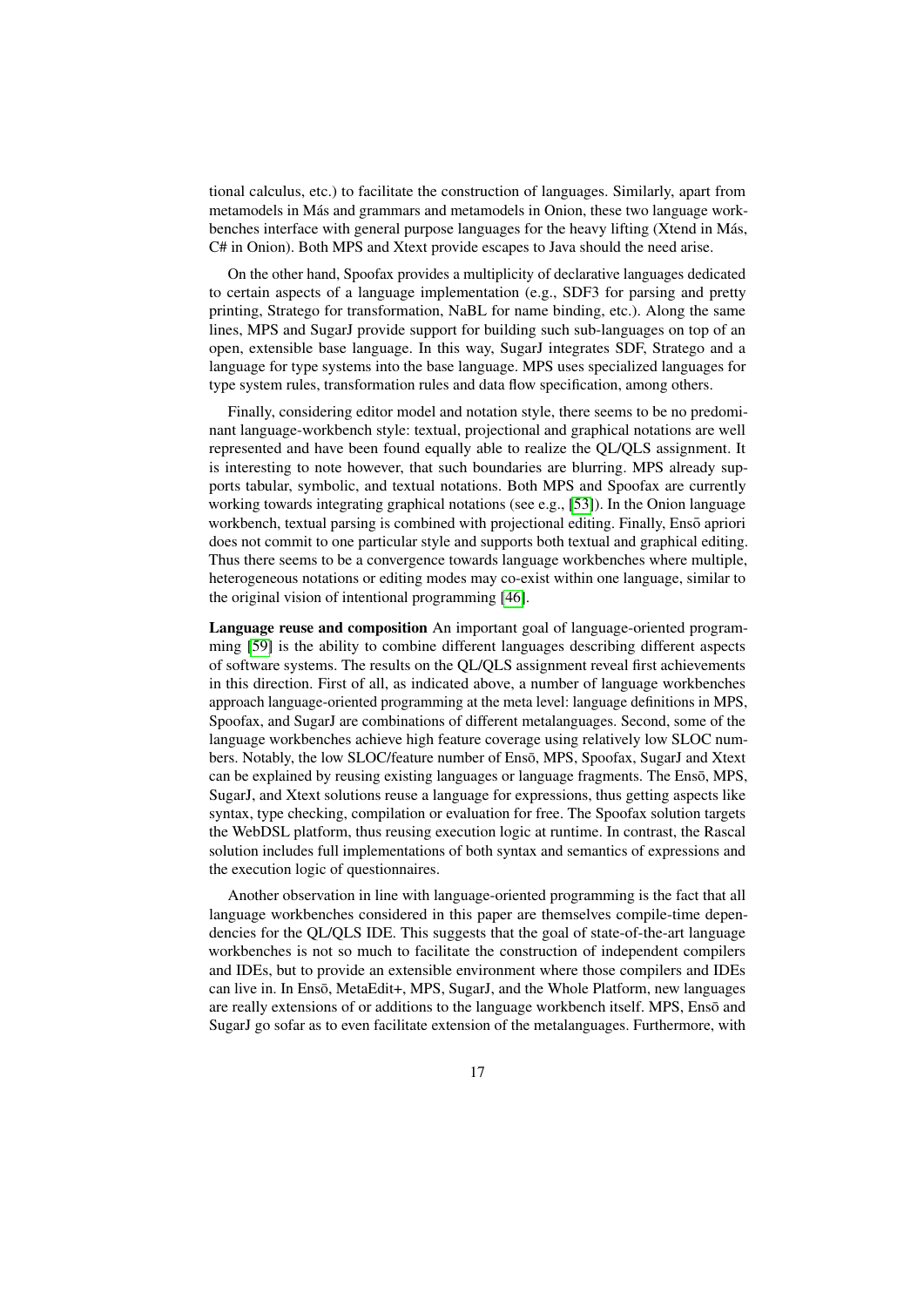the exception of Xtext, all language workbenches allow new languages or language extensions to be activated dynamically within the same instance of the IDE.

# 8 Concluding Remarks

To document the state of the art of language workbenches, we established a feature model that captures the design space of language workbenches. We positioned existing language workbenches in this design space by identifying the features they support. As our study reveals, all features of our feature model are realized by some language workbench, but no language workbench realizes all features. To investigate the 10 language workbenches of our study in more detail, we collected empirical data on feature coverage, size, and required dependencies of implementations of a language for questionnaires with styling (QL/QLS) in each language workbench. Based on the results, our observations can be summarized as follows:

- Language workbenches provide adequate abstractions for implementing a language like QL. The results show a marked advantage over manual implementation.
- The language workbench space is very diverse: different sets of supported features, age ranging from 1 to 18 years, single metalanguage or multiple metalanguages, industry or research, etc. Based on our results it is impossible to conclude that any particular category performs better than others.

Finally, we have observed trends towards:

- Integrating different notation styles (textual, graphical, tabular, symbolic) and editing modes (free-form and projectional).
- Reuse and composition of languages, leading to language-oriented programming both at the object level and meta level.
- Viewing language workbenches as an extensible environments, instead of a tools to create other tools.

# **References**

- <span id="page-17-4"></span>1. A. Alderson. Experience of bi-lateral technology transfer projects. In *Diffusion, Transfer and Implementation of Information Technology*, 1997.
- <span id="page-17-3"></span>2. M. Anlauff, P. W. Kutter, and A. Pierantonio. Tool support for language design and prototyping with Montages. In *CC*, pages 296–299. Springer, 1999.
- <span id="page-17-5"></span>3. B. R. T. Arnold, A. v. Deursen, and M. Res. An algebraic specification of a language for describing financial products. In *Formal Methods Application in Software Engineering*, pages 6–13. IEEE, 1995.
- <span id="page-17-6"></span>4. D. S. Batory. Feature models, grammars, and propositional formulas. In *SPLC*, volume 3714 of *LNCS*, pages 7–20. Springer, 2005.
- <span id="page-17-2"></span>5. P. Borras, D. Clement, T. Despeyroux, J. Incerpi, G. Kahn, B. Lang, and V. Pascual. Centaur: the system. *SIGPLAN Not.*, 24(2):14–24, 1988.
- <span id="page-17-7"></span>6. M. Bravenboer, K. T. Kalleberg, R. Vermaas, and E. Visser. Stratego/XT 0.17. A language and toolset for program transformation. *Sci. Comput. Program.*, 72(1-2):52–70, 2008.
- <span id="page-17-1"></span>7. M. Chen and J. Nunamaker. Metaplex: An integrated environment for organization and information system development. In *ICIS*, pages 141–151. ACM, 1989.
- <span id="page-17-0"></span>8. S. Dmitriev. Language oriented programming: The next programming paradigm. *JetBrains onBoard*, 1(2), 2004.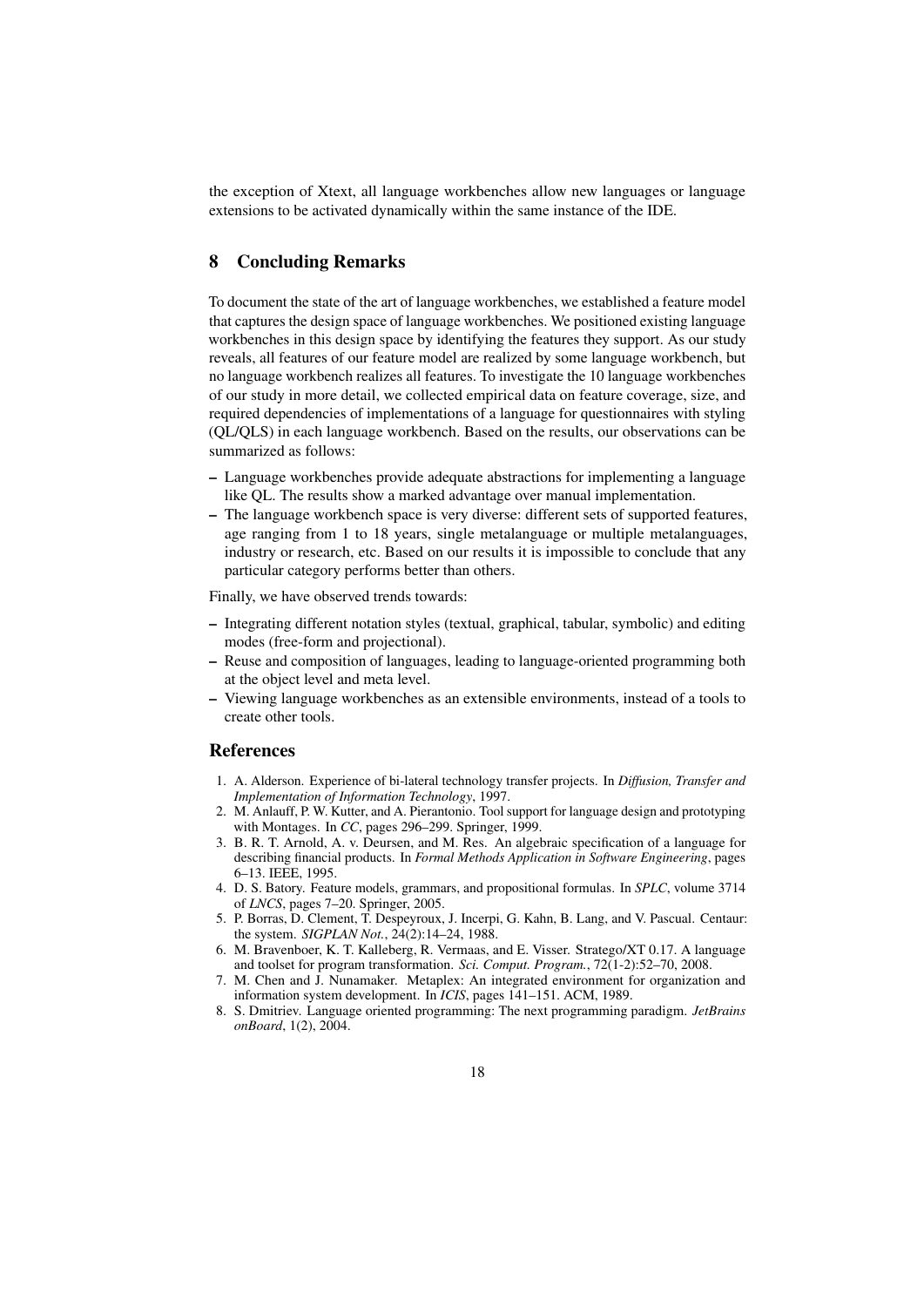- <span id="page-18-9"></span>9. V. Donzeau-Gouge, G. Huet, G. Kahn, and B. Lang. Programming environments based on structured editors: The MENTOR experience. Technical Report 26, INRIA, 1980.
- <span id="page-18-23"></span>10. S. Efftinge, M. Eysholdt, J. Köhnlein, S. Zarnekow, R. von Massow, W. Hasselbring, and M. Hanus. Xbase: Implementing domain-specific languages for Java. In *GPCE*, pages 112–121, 2012.
- <span id="page-18-18"></span>11. S. Erdweg. *Extensible Languages for Flexible and Principled Domain Abstraction*. PhD thesis, Philipps-Universität Marburg, 2013.
- <span id="page-18-14"></span>12. S. Erdweg, P. G. Giarrusso, and T. Rendel. Language composition untangled. In *LDTA*, pages 7:1–7:8. ACM, 2012.
- <span id="page-18-20"></span>13. S. Erdweg, L. C. L. Kats, T. Rendel, C. Kästner, K. Ostermann, and E. Visser. Growing a language environment with editor libraries. In *GPCE*, pages 167–176. ACM, 2011.
- <span id="page-18-19"></span>14. S. Erdweg, T. Rendel, C. Kästner, and K. Ostermann. SugarJ: Library-based syntactic language extensibility. In *OOPSLA*, pages 391–406. ACM, 2011.
- <span id="page-18-21"></span>15. S. Erdweg, T. Rendel, C. Kästner, and K. Ostermann. Layout-sensitive generalized parsing. In *SLE*, volume 7745 of *LNCS*, pages 244–263. Springer, 2012.
- <span id="page-18-22"></span>16. S. Erdweg, F. Rieger, T. Rendel, and K. Ostermann. Layout-sensitive language extensibility with SugarHaskell. In *Haskell Symposium*, pages 149–160. ACM, 2012.
- <span id="page-18-8"></span>17. M. Eysholdt and H. Behrens. Xtext: Implement your language faster than the quick and dirty way. In *SPLASH Companion*, pages 307–309. ACM, 2010.
- <span id="page-18-24"></span>18. B. Ford. Parsing expression grammars: A recognition-based syntactic foundation. In *POPL*, pages 111–122. ACM, 2004.
- <span id="page-18-0"></span>19. M. Fowler. Language workbenches: The killer-app for domain specific languages? Available at <http://martinfowler.com/articles/languageWorkbench.html>, 2005.
- <span id="page-18-4"></span>20. J. Heering and P. Klint. Semantics of programming languages: a tool-oriented approach. *SIGPLAN Not.*, 35(3):39–48, 2000.
- <span id="page-18-13"></span>21. F. Heidenreich, J. Johannes, S. Karol, M. Seifert, and C. Wende. Derivation and refinement of textual syntax for models. In *ECMDA-FA*, pages 114–129. Springer, 2009.
- <span id="page-18-11"></span>22. Z. Hemel and E. Visser. Declaratively programming the mobile web with Mobl. In *OOPSLA*, pages 695–712. ACM, 2011.
- <span id="page-18-16"></span>23. M. Hills, P. Klint, and J. J. Vinju. Meta-language support for type-safe access to external resources. In *SLE*, volume 7745 of *LNCS*, pages 372–391. Springer, 2013.
- <span id="page-18-2"></span>24. Honeywell Technology Center. Dome guide, 1999.
- <span id="page-18-12"></span>25. K. C. Kang, S. G. Cohen, J. A. Hess, W. E. Novak, and A. S. Peterson. Feature-oriented domain analysis (FODA) feasibility study. Technical report, CMU Software Engineering Institute, 1990.
- <span id="page-18-10"></span>26. J. Kärnä, J.-P. Tolvanen, and S. Kelly. Evaluating the use of domain-specific modeling in practice. In *DSM*, 2009.
- <span id="page-18-7"></span>27. L. C. L. Kats and E. Visser. The Spoofax language workbench: Rules for declarative specification of languages and IDEs. In *OOPSLA*, pages 444–463. ACM, 2010.
- <span id="page-18-1"></span>28. S. Kelly, K. Lyytinen, and M. Rossi. MetaEdit+: A fully configurable multi-user and multitool CASE and CAME environment. In *CAiSE*, volume 1080 of *LNCS*, pages 1–21. Springer, 1996.
- <span id="page-18-15"></span>29. S. Kelly and J.-P. Tolvanen. *Domain-Specific Modeling: Enabling Full Code Generation*. Wiley-IEEE Computer Society Press, 2008.
- <span id="page-18-3"></span>30. P. Klint. A meta-environment for generating programming environments. *TOSEM*, 2(2):176– 201, 1993.
- <span id="page-18-25"></span>31. P. Klint, T. van der Storm, and J. Vinju. On the impact of DSL tools on the maintainability of language implementations. In *LDTA*. ACM, 2010.
- <span id="page-18-5"></span>32. P. Klint, T. van der Storm, and J. Vinju. EASY meta-programming with Rascal. In *GTTSE III*, volume 6491 of *LNCS*, pages 222–289. Springer, 2011.
- <span id="page-18-6"></span>33. P. Klint, T. van der Storm, and J. J. Vinju. RASCAL: A domain specific language for source code analysis and manipulation. In *SCAM*, pages 168–177. IEEE, 2009.
- <span id="page-18-17"></span>34. G. D. P. Konat, L. C. L. Kats, G. Wachsmuth, and E. Visser. Declarative name binding and scope rules. In *SLE*, volume 7745 of *LNCS*, pages 311–331. Springer, 2012.